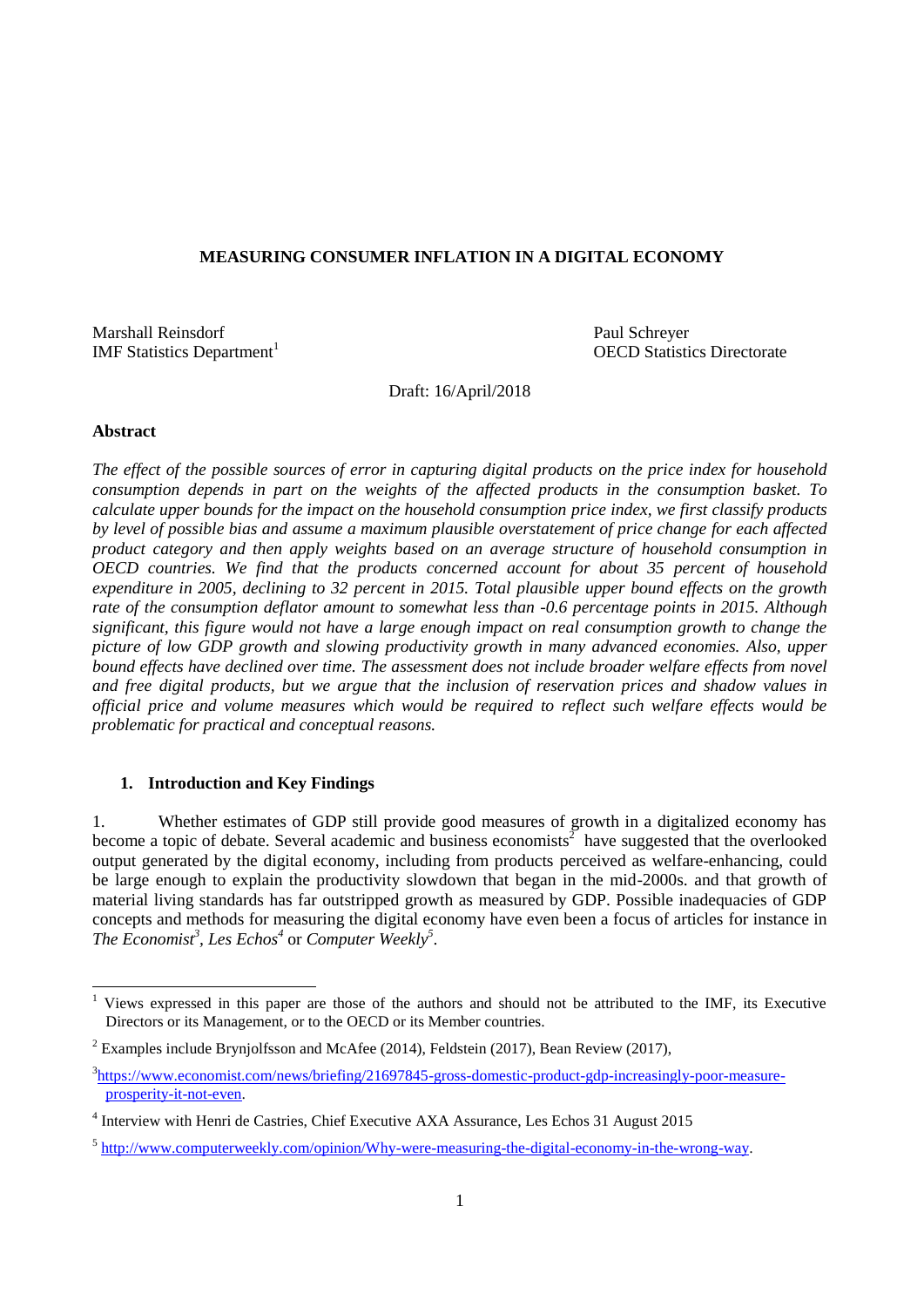2. On the other side of the debate are several analyses that have found that many of the criticisms of GDP statistics are based on misunderstandings of the conceptual framework and purpose of GDP, or on exaggerated perceptions of the likely size of the effects. Ahmad and Schreyer (2016) considered how nominal GDP measurement is affected by digitalisation, and concluded that existing GDP concepts remain sound. Syverson (2017) concluded that mismeasurement is unlikely to be explanation for the productivity slowdown. Ahmad, Ribarsky, and Reinsdorf (2017) developed alternative price and welfare measures for several items and found relatively small impacts on GDP growth.

3. In this paper, we take a more comprehensive look at the possible sources of error in capturing digital products in the price and volume measures for household consumption. While all the components of final demand could potentially play a role in mismeasurement of real  $GDP<sup>6</sup>$ , household consumption represents the most important part of GDP in OECD countries (somewhat more than 60 percent on average) and price measures of household consumption are a key gauge of inflation, with a multitude of applications. The claims that prices—and, by implication, growth—of household consumption are being mismeasured largely revolve around three potential sources of distortion. These are summarised in Table 1:

- 1) incomplete adjustment for quality change, i.e., the treatment of new, and often improved, varieties of existing digital products; the treatment of new digital products that replace existing non-digital products; and improved variety selection of digital and non-digital products;
- 2) neglected welfare gains or cost savings from truly novel digital products when these are introduced into price indices too slowly;
- 3) neglected welfare gains from free digital products when there is no imputation of shadow prices.

4. Although digitalisation clearly poses some real measurement challenges, we argue in Section 2 that the welfare effects of truly novel products at their point of introduction (2) and free products (3) are best addressed as part of welfare measurement "beyond GDP" rather than within an official price index. The arguments for this are both conceptual and practical.

5. We calculate upper-bound impacts on the deflator for household consumption arising from the various effects that are part of  $(1)$  – quality change in existing digital products, digital replacement of nondigital products and improved variety selection – by considering each of them in turn. We assume what we consider a maximum plausible bias in the price index for each of these categories and apply an average weight calculated from detailed data sets on the weighting structure of household consumption in OECD countries. The upper bound revision to the growth rate of the household consumption deflator from completely adjusting for quality change in digital products is around –0.4 percentage point per year using 2015 weights; the upper bound adjustment from cost savings from new digital products that directly replace a non-digital product is found to be about –0.1 percentage point using 2015 weights; and the welfare growth from improved variety selection has a widespread, but small, effect, resulting in an overall impact on the adjusted consumption deflator of –0.05 percentage points. Although an overall effect of - 0.57 percentage points is significant, this figure would not have a large enough impact on real consumption growth to change the picture of low GDP growth and slowing productivity growth in many advanced economies.

 $\overline{a}$ 

 $6$  For instance, deflators for ICT investment are identified as a source of downward bias by Byrne and Corrado (2017).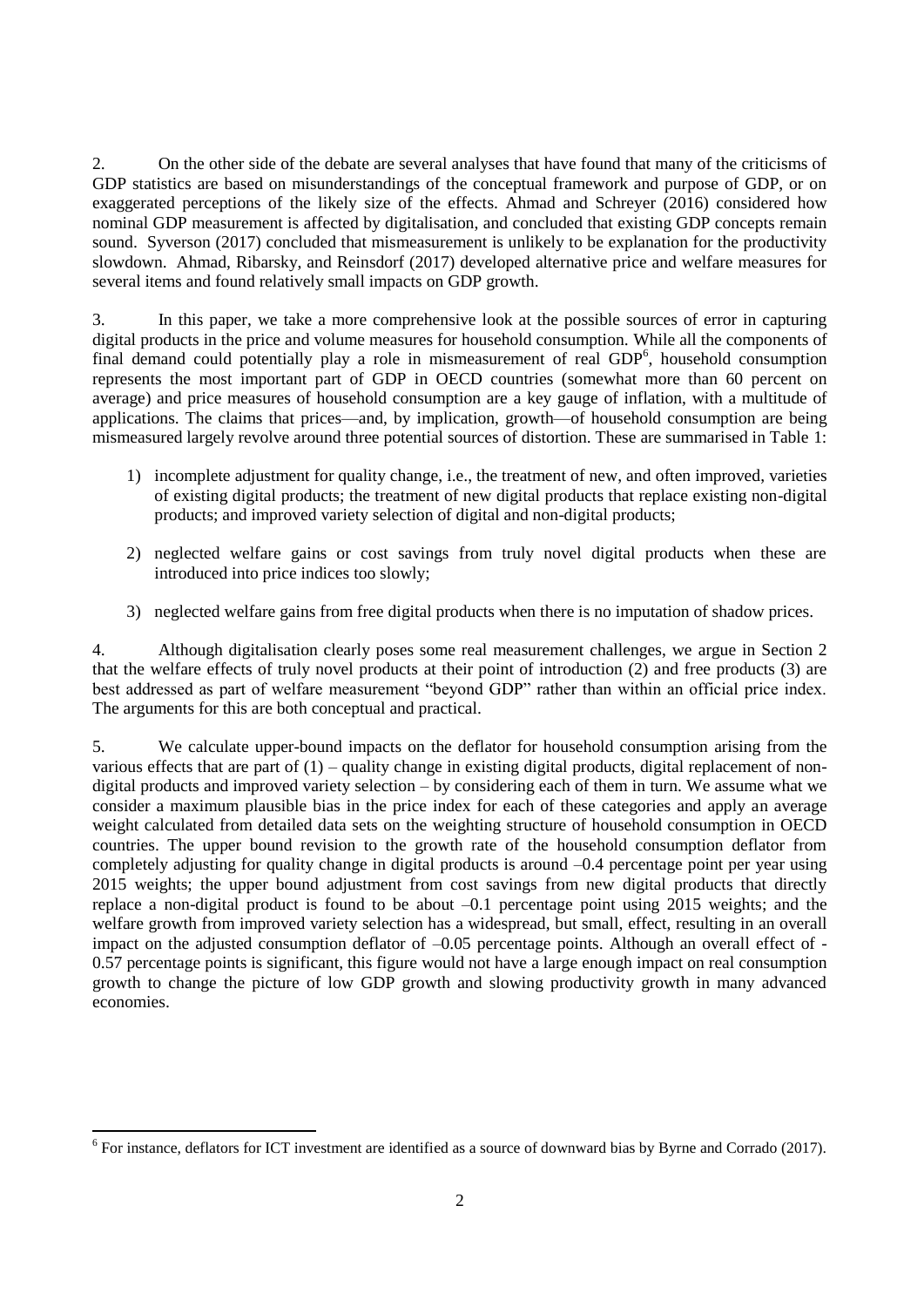| 1. Quality change in existing<br>product types                                                                                                              | 2. Appearance of truly novel<br>products | 3. Appearance and use of free<br>products         |
|-------------------------------------------------------------------------------------------------------------------------------------------------------------|------------------------------------------|---------------------------------------------------|
|                                                                                                                                                             |                                          |                                                   |
| (a) Quality change in existing<br>digital products through evolving<br>characteristics embodied in new<br>varieties of digital products (e.g.<br>computers) | e.g., smartphones                        | e.g., free communication services<br>through apps |
|                                                                                                                                                             |                                          |                                                   |
| (b) Digital replacement of non-<br>digital products (e.g., streaming<br>services replacing CDs)                                                             |                                          |                                                   |
|                                                                                                                                                             |                                          |                                                   |
| (c) Improved variety selection<br>among products, digital and other<br>(e.g., clothing, books)                                                              |                                          |                                                   |

# **Table 1: Sources of welfare effects\***

\**Note*: this categorisation is for the present analytical purpose only and not necessarily a general classification of how industries are affected by digitalisation.

#### **2. Quality change in existing product lines, truly novel products, and free products**

# *2.1. Quality change in existing product lines*

6. Price indexes for aggregates, such as household final consumption, are built from elementary price indexes that cover a single product, or narrow product strata. The elementary indexes are compiled from micro data on individual prices of different product varieties and from different sellers.

7. Constructing the price index for a product would be rather straightforward if the characteristics of the varieties available for purchase never changed. However, for products with high technological content, new models embodying the latest technology often appear as replacements for older models or as new varieties. Accurate measurement of real growth when technology is changing therefore requires productlevel price indexes that properly adjust for the quality change implied by changes in characteristics.

8. The basic approach used to construct elementary price indexes is to select a sample of representative varieties and sellers, and compare prices of the same varieties and sellers over time. Because like is compared with like, such a matched-model approach produces a pure measure of price change with no risk of distortion from variation in quality. However, products' characteristics tend to evolve over time, with new models appearing in the market and existing ones disappearing. Replacement of items in the sample that disappear from the market ('forced replacements') is one of the challenges faced by price statisticians.

9. There are three possibilities for handling a forced replacement. The easiest case is when a replacement for the missing item has similar characteristics and can be assumed to represent the same quality level. In this case, it is treated as a continuation of the original item. Second, the price of the replacement may be adjusted for the change in quality implied by the changes in characteristics. Last, the changes in characteristics may be too extensive to estimate the value of the quality change. In this case, a linking procedure is used. Because the linking method implicitly assumes that the entire price difference between the disappearing item and the replacement item is due to quality, true changes in quality with no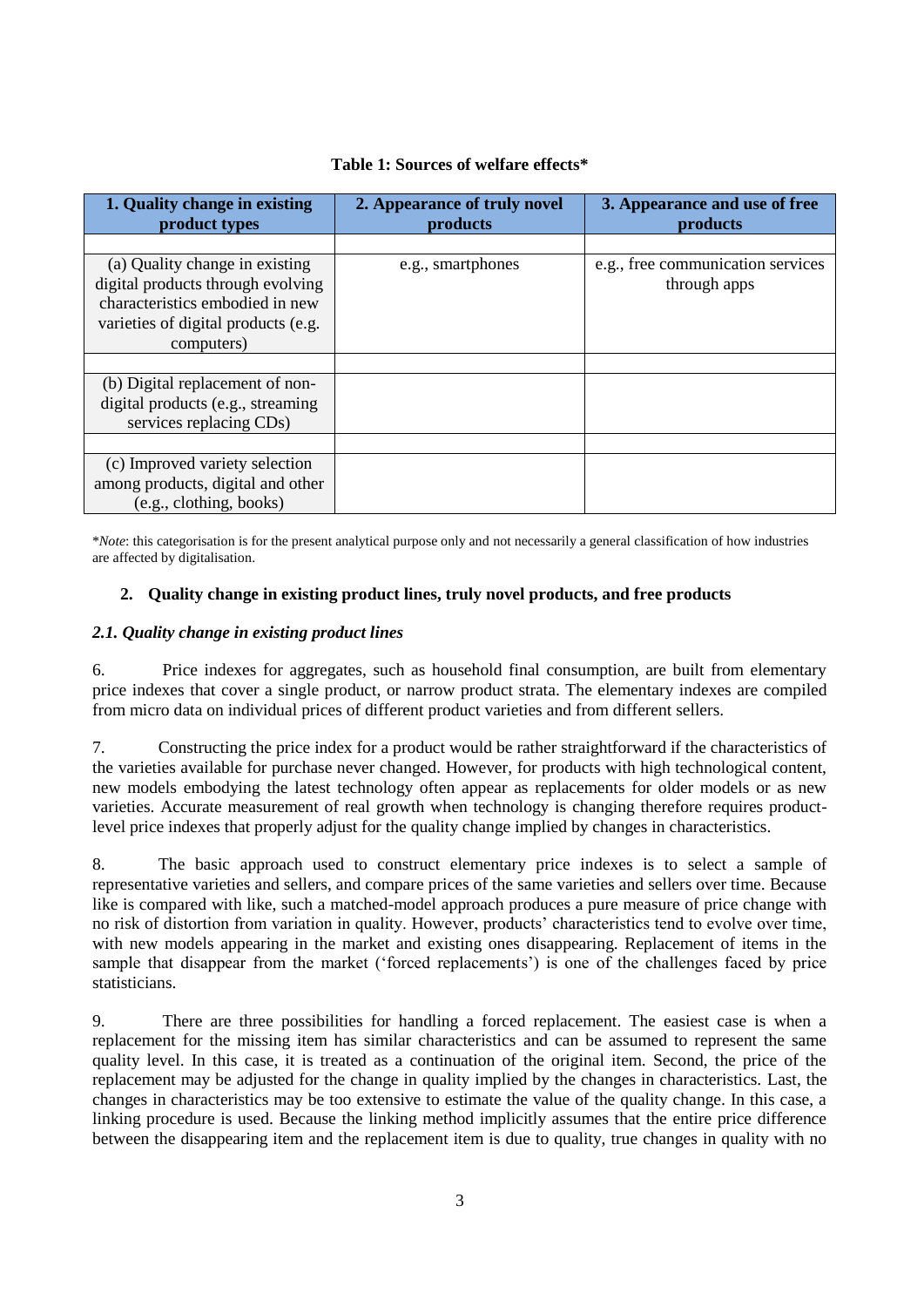corresponding change in price are missed when linking is used.<sup>7</sup> Whether reliance on linking for handling changes to the sample over- or understates quality change is unclear *a-priori*. If the outgoing item is sold at promotional prices at the end of its life cycle before disappearing from the sample, the implied quality adjustment may be too large because the 'return to normal' element of price increase is inappropriately treated as part of the value of quality change. Nevertheless, many authors have examined the overall treatment of variety entry and exit, typically finding an overstatement of inflation due to under-adjustment for quality change. **8**

10. Forced replacements are not the only way that new models and new products enter an elementary index. Item replacements are sometimes planned as part of sample refreshments. Sample rotations are also occasions for bringing in *new products and product varieties*, and the new products included during a sample rotation need not replace an older product. In a sample rotation, a newly selected sample is "linked in", and the old sample is "linked out". In other words, once the second month of price observations from the new sample has become available, the price changes in that sample begin to be used to calculate the change in the elementary index. Any quality difference between the products and varieties selected for the new sample and those in the old sample that is not fully reflected in their relative prices will not be captured, as the linking procedure assumes that the market is always in a state of perfect equilibrium in which apparent price dispersion accurately represents quality differences.

11. Sample rotations are also an occasion for bringing new outlets into the sample for an elementary index.<sup>9</sup> Reinsdorf (1993) investigated sample rotations, which aimed to update the outlet sample to reflect current shopping patterns for food and gasoline. The outlets in the newly selected samples had systematically lower prices, but the linking procedure prevented the index from reflecting consumers' savings from substitution to lower-priced outlets, a problem known as *outlet substitution bias*. Digitalization has again raised the question of outlet substitution bias as consumers have substituted online shopping for shopping in physical stores. Nevertheless, Cavallo and Rigobon (2016, p. 158) find a high degree of similarity between online and offline price levels. Price differences are evidently not the main driver of the growth of retail e-commerce.

12. Another question in the treatment of new products that fit into an existing item stratum is the point in time at which they are brought into the elementary index. This will depend on the frequency of sample rotation. Late introduction can lead to price declines early in the life cycle being missed, a problem that is particularly relevant for digital products, where price declines may be large at the beginning of the life cycle.

13. When (digital) replacement products are free (e.g., *WhatsApp* or *Skype* calls instead of using landlines), a case can be made for recognising the change from a positive to a zero price as part of the item substitution mentioned above. This would be a one-off effect on the price level as in subsequent periods.

14. The U.S. Boskin Commission (1996) estimated the missing quality adjustment for consumer durables in the U.S CPI in 1995 to be around 1 percent per year. Bils (2009) comes out with twice this estimate'. Aghion *et al*. (2017) argue that using price changes of continuing products to approximate price

 $\overline{a}$ 

<sup>&</sup>lt;sup>7</sup> Triplett (2001, pp. 22-23) explains in detail the possibilities for splitting the price difference between the exiting item and the replacement item into a price difference and into a quality *difference*, noting that the 'overlapping link method' treats any price difference between the old and the replacement item as a difference in quality. For a formal treatment with different types of index number formulae see Diewert, Fox and Schreyer (2017).

 $8$  Feenstra (1994), Bils and Klenow (2001), Bils (2009), Broda and Weinstein (2010).

<sup>9</sup> New outlets may also enter as forced replacements. In this case, the new outlet is linked into the index. The price observations from the new outlet are generally not treated as a continuation of the observations from the previous outlet, even if they both sell the same item.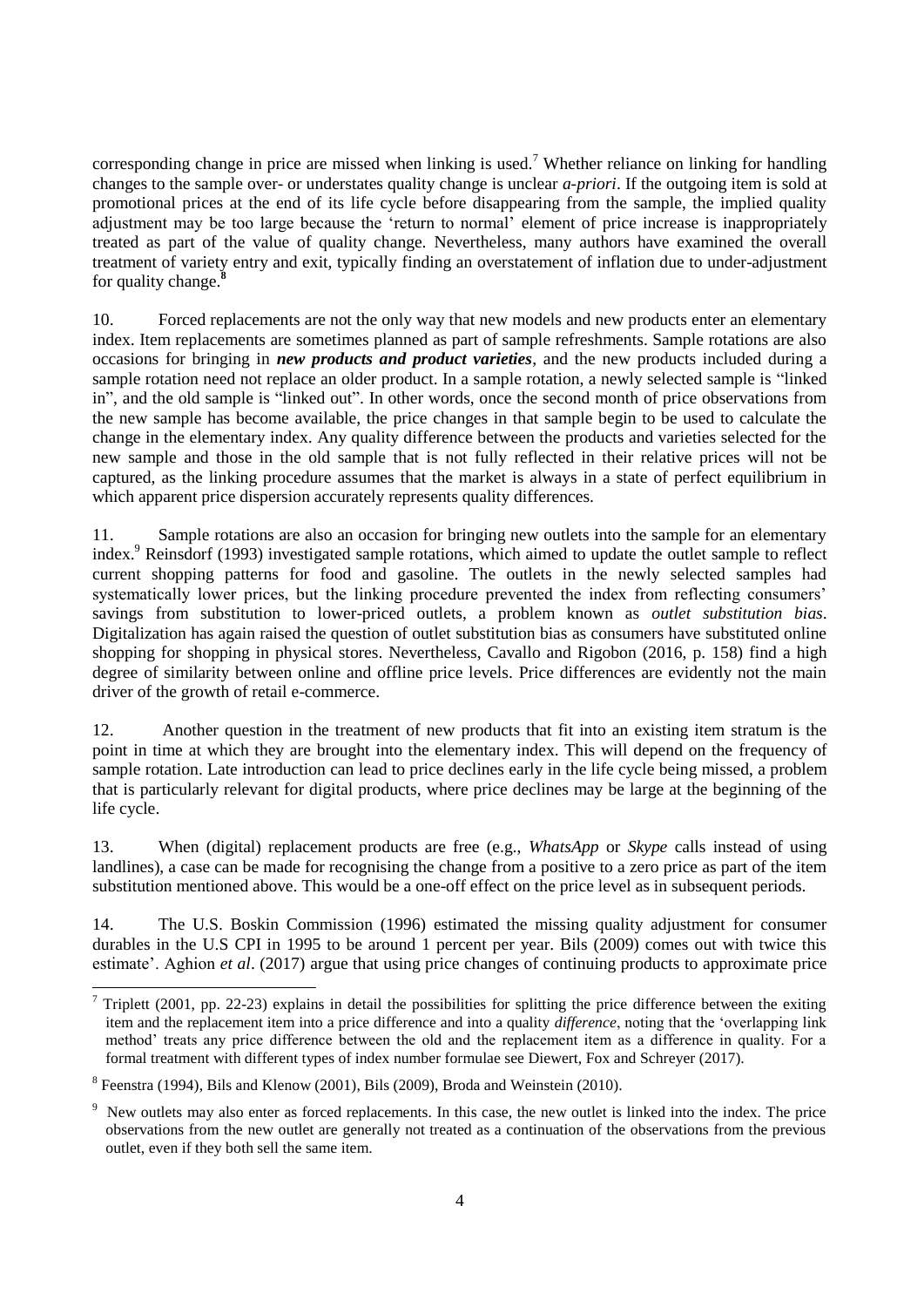changes of new varieties lead to an underestimation of real growth if the disappearing products are replaced by better products<sup>10</sup>. There are also recent studies that find evidence of overestimation of price change in official price indices for ICT and software, in particular, Byrne and Corrado (2017a, 2017b, 2017c). In Section 3, we shall use some of their findings to quantify possible measurement biases.

15. Much less investigated, but not to be overlooked, is whether quality change of some digital products may actually be *overstated*. Examples of quality declines that are not captured in price measures include programmed obsolescence of certain consumer products, after-sales services that are purely machine-based, or the requirement to purchase new models of mobile phones and computers in the absence of backwards compatibility of new software with older hardware. There is also the case of digitallyenabled services where the consumer must supply a labour input as part of the transaction; for instance, self-checkout in stores or self-check in on airports. Whether these constitute quality improvements or declines is a matter of debate and personal perception, but it is clear that these changes to self-service are not accounted for in official price indices.

16. To summarize, quality adjustment of replacements for existing products within a sample, and of new products coming in during sample rotations, may miss some quality change. The overlooked quality change could be in either direction, but for digital products benefitting from new technology, improvements seem more likely. One situation in which it may be possible to estimate the reduction in the cost of living from new digital products is when they accomplish the same task at a lower cost with no obvious sacrifice of convenience or other dimension of quality. By treating the new (and possibly free) digital product and the old product that serves the same function as one product, an average cost to accomplish a given function could be used in the elementary price index for the item stratum. Early introduction of new products into the sample through frequent sample updates is also key.

#### *2.2. Truly novel products*

17. In addition to the new products and varieties that replace existing products and varieties, truly novel products are occasionally invented. Such goods and services are recognisable by the entirely new characteristics and service flows that they offer, or by the entirely new way – and typically much more efficient way – by which service flows are generated; historical examples are the introduction of electricity, automobiles or air conditioning ('tectonic shifts', in the terminology of Nordhaus 1996).<sup>11</sup> These entirely new products (or associated services) are too different from any existing product to estimate the quality adjustment needed for a comparison to an existing product. They must therefore enter as an 'added line' in the structure of product strata of the top-level index. This entails adjusting the weights to make room for the new elementary index, and linking the new elementary index into the top-level index as part of a general updating of the item strata definitions and weights.<sup>12</sup> The delay in bringing them into the

 $10$  However, these results must be interpreted with much caution because they rely on strong assumptions to identify the evolution of the market share of continuing products and to translate it into changes in a cost of living index.

 $11$  Nordhaus (1996) draws a basic distinction between transaction prices of the purchased products and the shadow prices of service flows derived from these purchased goods. He argues that a true cost-of-living index (COLI) should be an index of the cost of service flows, which implies regrouping products by their contribution to consumer services such as transportation or entertainment: "For revolutionary changes in technology, such as the introduction of major inventions, traditional techniques simply ignore the fact that the new good or service may be significantly more efficient [in producing flows of services]. Consider the case of automobiles. In principle, it would be possible to link automobiles with horses so as to construct a price of travel, but this has not been done in the price statistics for just the reasons that the true price of light was not constructed. Similar problems arise as televisions replace cinemas, air travel replaces ground travel, and modern pharmaceuticals replace snake oil." (p. 56).

<sup>&</sup>lt;sup>12</sup> The International Consumer Price Index Manual (ILO *et al.*, 2004) provides a detailed description of the issues associated with detecting and incorporating new products.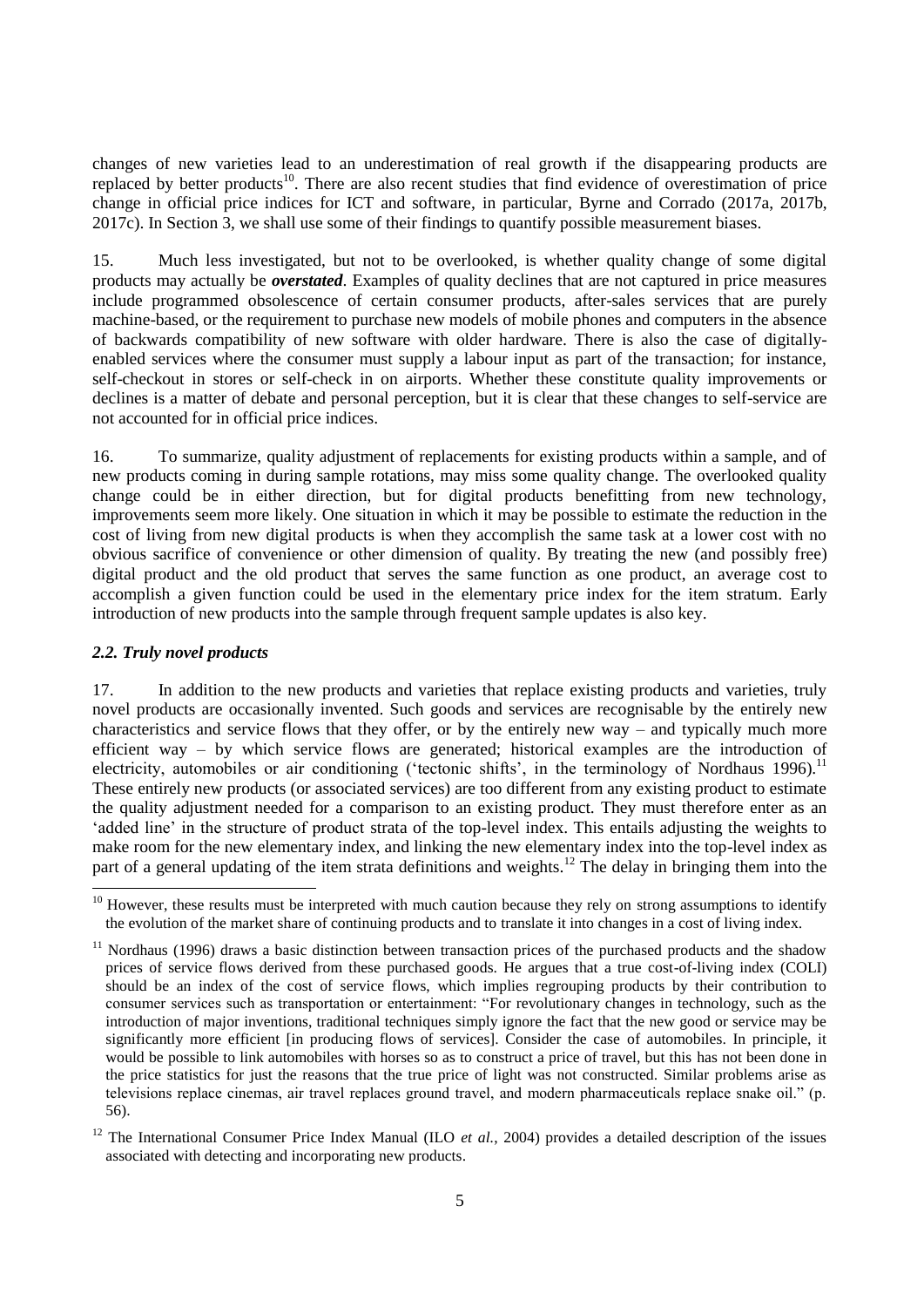index until the next update of the basket structure and weights poses a risk of bias because, depending on the pricing strategy and market conditions, novel products may initially exhibit distinctive price change behaviour. The most common pattern is for prices of truly novel products to decline quickly at first, so the bias is upward. A key issue with entirely new products is, then, avoiding a delay in getting them into the price index.<sup>13</sup>

18. There is another, more basic issue with new goods. Their standard treatment in price index compilation links them into the index basket in a way that prevents any immediate effect on the index. But from a conceptual point of view, consumer welfare in the period prior to introduction of the new good is the same as if a price existed that was just high enough to drive demand for that good to zero (Hicks 1940). The difference between this unobserved 'reservation price' and the observed price at the moment of entry is not captured in traditional price indices. From a welfare perspective, the standard treatment misses part of the effect of new products on consumers' living standards.<sup>14</sup>

19. There is no agreed methodology for imputing reservation prices of new goods, and, in practice, no attempts have been made to include them in official price indexes.<sup>15</sup> There is thus a question of whether the unmeasured consumer welfare effects generated by the appearance of truly new digital products are significant. The answer is likely to be yes, but even rather large absolute welfare effects do not automatically entail large corresponding adjustments to aggregate deflators, and aggregate real growth. The reason is the small weight that typically attaches to recently introduced products.

### *2.3. Free products*

20. There are many empirical studies of the value of new and free products that find important gains for consumers that may be insufficiently picked up by consumption price indices. For instance, Brynjolfsson and Oh (2012) investigate welfare gains from the Internet and conclude:

"Our key findings are as follows: the average incremental welfare gain from the Internet between the years 2002 and 2011 is about \$38 billion per year [for the United States]. Of that amount, we estimate that about \$25 billion accounts for the consumer surplus from the free digital services on the Internet. This corresponds to about 0.19 percent of annual GDP. In contrast, the welfare estimates are significantly lower when we estimate it in a traditional way, relying only on moneybased expenditures. The best estimate of the annual incremental welfare gain is only about \$2.7 billion when we do not consider the value of time. This is about 7 percent of the estimate derived from our preferred model."

<sup>&</sup>lt;sup>13</sup> A chained index that tracks the entire path of the new good's price from its high starting point to its lower, long-run equilibrium, with weights reflecting the rising quantities, would closely approximate the welfare gain. A pioneering study in this area dates back some 25 years: Berndt, Griliches and Rosett (1993) found that prices of new pharmaceuticals fell relative to the prices of older pharmaceuticals, reflecting a pricing strategy by drug manufacturers that raised the prices of older brands when new generic drugs entered the market. The authors constructed an alternative price index that brought new pharmaceuticals in as soon as they became available and that showed substantively lower price change than the then official U.S. price index for pharmaceuticals. This led to a modified sampling procedure by the U.S. Bureau of Labor Statistics (Triplett 2006, p. 112).

 $14$  For reasons of symmetry, a reservation price should also be imputed for disappearing products. In the disappearing product case, the effect on the index of the imputation would be upward.

 $^{15}$  Indeed, there is not even a consensus on the need to do so. Although proponents of the cost-of-living-index (COLI) approach take a sympathetic view of imputing a reservation price, as called for by theory, proponents of a more traditional cost-of-goods-index (COGI) approach do not favour imputation of reservation prices. For a discussion of the COGI approach, see National Research Council (2002). Hausman (1996) is a widely-cited study of introducing a reservation price for new variants of cereals.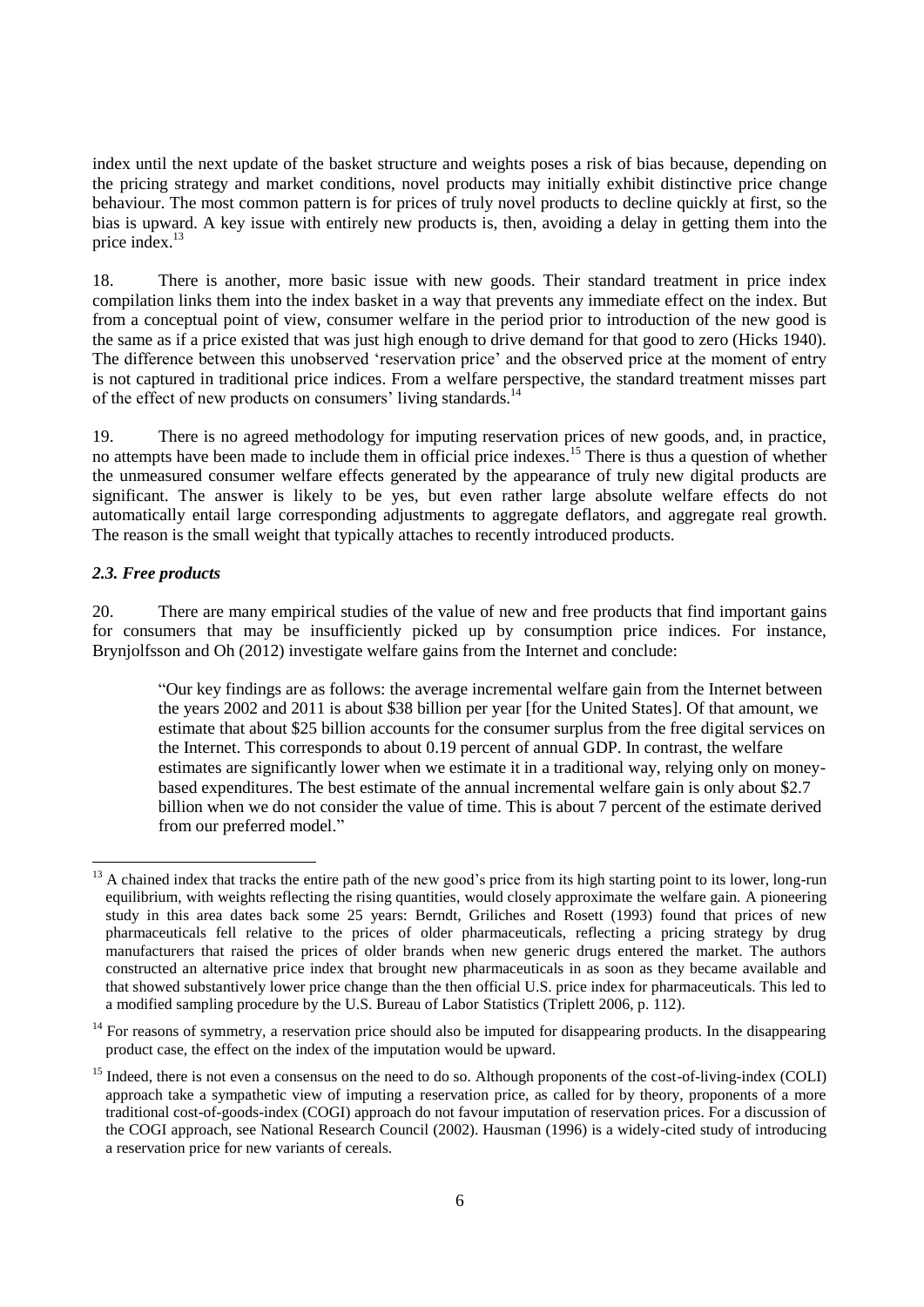21. In addition, Varian (2006) put a \$120 billion figure on Google's search engine based on the value of time savings to average users, and Bughin (2011) estimates the consumer surplus from the Internet to be about \$64 billion based on a survey where users stated their preferences. However, multiplying the \$17,530 median willingness-to-accept to forego access to Internet search engines found by Brynjolfsson, Gannamaneni, and Eggers (2017) by the number of adult Internet users in the U.S. would imply a surplus of almost \$3.8 trillion, or 30 percent of personal consumption expenditures in the U.S. national accounts.

22. Often, the digital goods and services examined in these studies are available free of charge to consumers. This increases consumer choice and consumer welfare. The question is whether, and if so, how and when, free goods should be reflected in consumption price indices.

23. From a cost-of-living perspective, with all observed prices unchanged but new kinds of free digital services becoming available, the price index should decline to reflect the rise in living standards. This would occur by introducing free products into the price index and assigning shadow prices to them. Consider a situation where households' utility depends on a vector of products  $q \equiv [q_1, q_2, \ldots q_N]$  with a positive price p≡[p<sub>1</sub>, p<sub>2</sub>,…p<sub>N</sub>] and a set of 'environmental variables' z≡[z<sub>1</sub>, z<sub>2</sub>,…z<sub>M</sub>] for which there is no market price. This could be environmental variables in the sense of the term such as clean air or free digital products. Consumer utility is then given by  $u=f(q,z)^{16}$  and the corresponding *variable* or conditional cost *function* (McFadden 1978) is:

$$
C(u,p,z)=\min_q(p \cdot q : f(q,z)\geq u). \tag{1}
$$

24. C(u,p,z) thus indicates the minimum expenditure consumers incur on market products q given p and z. It can be shown that C is linearly homogenous and non-decreasing in p and non-increasing in z. A cost of living price index (Konüs, 1939) conditioned on environmental variables z is then given by:

$$
P(u, p1, p0, z) = C(u, p1, z) / C(u, p0, z).
$$
 (2)

25. By holding z constant, equation (2) reflects the standard approach of defining the COLI as conditional on a fixed level of the environmental variables and considering only priced goods in constructing price indexes that estimate the COLI. Although it is generally necessary to hold the environmental variables constant — a point emphasized by the National Research Council (2002) panel researchers have considered models in which the free products supplied by digital platforms are treated as an environmental variable that could change. To compute a price index that estimates equation (2) from just market prices and quantities, the usual assumption is thus that the 'free' goods z remain unchanged.<sup>17</sup> This is, however, a strong assumption in an environment of rapidly emerging free digital products. Another possibility is to follow Diewert (2000), who shows that under the assumption that the effects of the changes in z on the consumption basket are monotonic, the changes in z can be accommodated using a superlative price index number formula<sup>18</sup>, in the sense that the superlative index corresponds to some average level of z between the periods of comparison.

26. While the assumption of monotonic effects is a less stringent requirement than an unchanged z, it still makes the COLI *conditional on environmental variables*, including the free products, and therefore does not reflect cost-of-living decreases due to the introduction of free digital products. What would a price

 $\overline{a}$ 

<sup>&</sup>lt;sup>16</sup> The utility function  $u(q,z)$  is continuous and quasi-concave, and increasing in q and z.

<sup>&</sup>lt;sup>17</sup> The more formal assumption that allows z to be ignored is separability of the cost function  $c(u,p,z)=f(u)h(p)g(z)$ .

 $18$  Diewert (1976) defined a price index (quantity index) to be superlative if it is exact for a unit cost function capable of providing a second-order differential approximation to an arbitrary twice-differentiable linearly homogeneous function. The Fisher index number formula used in the U.S. national accounts is an example of a superlative form.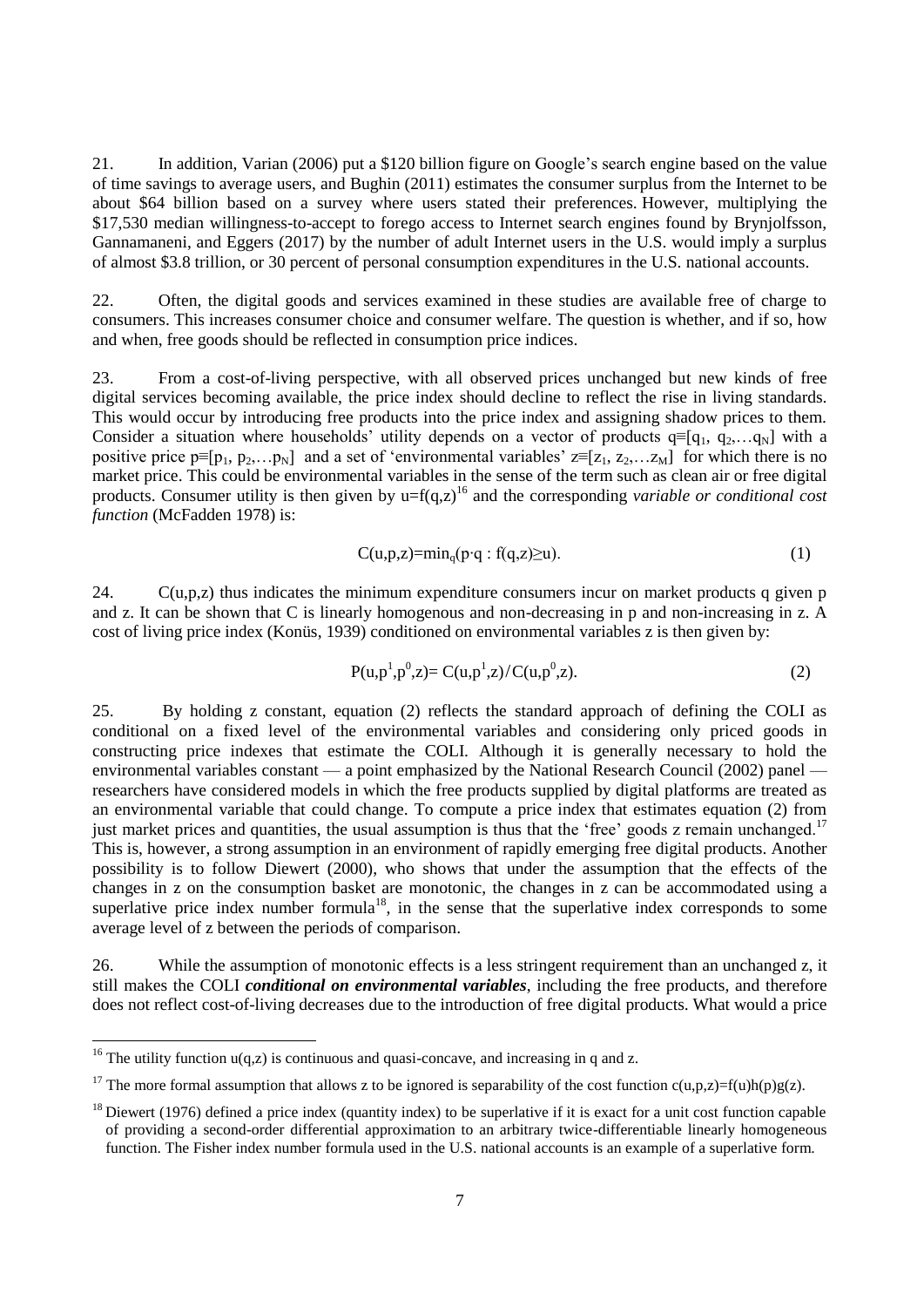index that makes explicit allowance for such free products look like? Diewert and Fox (2016) demonstrate that the inclusion of free products into the consumers' cost minimisation leads to a cost function of the form C(u,p,w), where w represents shadow prices for each free product. Under cost minimisation, it holds that  $w \equiv -\nabla_z c(u,p,z)$ , i.e., shadow prices correspond to the marginal change in total costs to consumers due to the use of one additional unit of a free product. As Diewert and Fox (2016, p.11) point out: '[these are]…the appropriate prices to use when valuing the services of free goods in order to construct cost of living indexes or measures of money metric utility change'. Given shadow prices and quantities of free products, these would be introduced into the price index number formula just like any market product.

27. Unfortunately, there are two issues here. First, where would shadow prices to value the change in z come from? Another, more fundamental question is whether shadow prices should be introduced in a consumption price index in the first place. We consider these questions in turn.

28. If the free products are available in unlimited quantities, under the assumptions of cost minimization, consumption will expand to the point where  $\nabla_z c(u,p,z) = 0$ , making the post-entry shadow price equal to 0. However, the pre-entry reservation price is not zero, and the consumer surplus from the change in z from its pre-entry quantity of zero to the quantity consumed when it is freely available equals the area under the demand curve from the reservation price down to the post-entry shadow price of zero. Concerning the measurement of the consumer surplus, one option is assessing the consumer's willingness to accept a payment to give up free products via surveys or indirect measurement tools.<sup>19</sup> One such indirect tool has been tried: Brynjolfsson, Eggers and Gannamaneni (2017) designed a sequence of discrete choice experiments to elicit U.S. consumers' willingness-to-accept to forego access to various kinds of free Internet services. As mentioned above, the results imply large valuations for some of these free services.

29. Another option is to expand the model of consumer behaviour to include the consumer's time budget as a second constraint alongside the normal monetary budget constraint. The opportunity cost of the time involved would then act to limit the consumption of free products. After all, the value of consumers' time constitutes the main impediment to increasing marginal use of free Internet and smartphone app products. The prices of the ICT equipment and communications services required to access the free products are, of course, relevant for the decision of whether or not to consume the package of services, but once those prices have been paid, the only constraint on marginal consumption of more services comes from the time budget. Of course, given the need to pay for the services out of the time budget, the marginal willingness-to-pay from the monetary budget is zero, but the total consumer surplus from the appearance of the new free products should have some relationship to the time budget expenditures.

30. A third consideration is that many 'free' digital products are not, in fact free, but involve an implicit payment through the consumer's acceptance of advertisements while using the free product (an app, for instance), or her acceptance to share personal data with the provider of free product.<sup>20</sup> However, neither the valuation of time, nor the valuation of implicit payments in exchange for viewing the free product, is straightforward in practice, and these approaches also raise theoretical issues.<sup>21</sup> While extremely valuable as a research project, the implementation of shadow prices in an official price index may raise questions of transparency, reproducibility, and, ultimately, credibility of the price index.

 $19$  For a formal elaboration see for instance Diewert and Fox (2016).

 $20$  See Ahmad and Schreyer (2016) for a discussion of the national accounting implications.

<sup>&</sup>lt;sup>21</sup> See for example Nakamura and Soloveichik (2015) for valuing free media or Diewert, Fox and Schreyer (2017) for a discussion of the conceptual and econometric issues in valuing consumer time for non-market activities and leisure. A simpler version with cross-country comparisons of full consumption (monetary consumption expenditure plus value of time) and the derivation of an associated consumer price index can be found in Schreyer and Diewert (2014).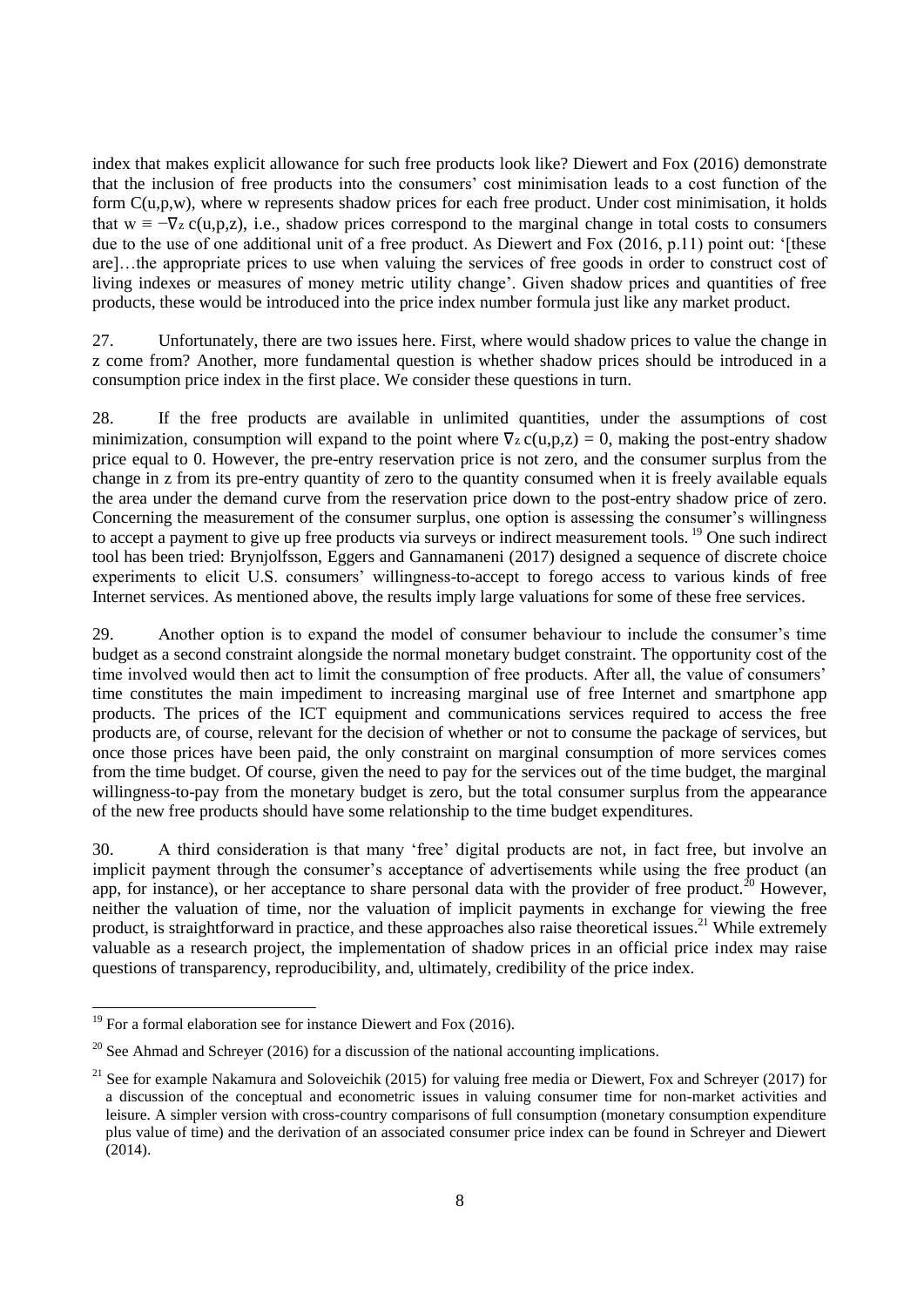31. Concerning the more basic question of whether free products should be part of the COLI in the first place much depends on the purpose of measurement. It is difficult to justify the inclusion of 'free' digital products into a COLI while at the same time excluding other non-market products that also command a shadow price in terms of the value of time: child care, care of the elderly, or gardening, to name just a few examples. This is even more so as these types of activity are clearly acts of production, in contrast to the time spent using free digital products, which may fall under leisure, not production. Another example is the environmental variable 'life expectancy', which has been steadily rising over the past decades in many parts of the world, thus raising consumer welfare for a given market consumption bundle.<sup>22</sup> Rising life expectancy has a massive welfare effect not captured in the consumption of market products. Thus, full inclusion of non-market products and environmental variables would fundamentally change the character of the consumption deflator.

32. The answer to the question 'Would the CPI be a better tool for policymaking if welfare from free goods or services were included?' thus depends on the type of policy or analytical question under consideration.<sup>23</sup> For example, monetary policy targets for maintaining the purchasing power of money should consider the prices of things that money is used to buy, rather than a rate of inflation that reflects imputations for free products produced by households or environmental variables.<sup>24</sup> In addition, reducing cost of living adjustments (COLAs) so as to leave the recipients of pensions and other payments that are indexed to the CPI no better off than if improvements to the external environment had never happened would arbitrarily exclude them from sharing in the gains. There is also a conceptual consideration: it is impossible to include every aspect of the external environment in the COLI calculations, but including a selective set of free goods or other aspects of the external environment in an ad hoc way could leave the index with an unclear or misleading interpretation as a general measure of the external environment. Nevertheless, measuring shadow values of free products, the associated full income including the time budget endowment, and an extended COLI would be important steps towards broader measures of consumer welfare.

33. In summary, quality change of existing products, the emergence of new products, and free goods are not new issues, but the digital economy, with its fast pace of innovation, has brought them to the fore. Rapid change in available products and in product characteristics has increased the potential for price measurement shortcomings. Indeed, there is evidence of understatement of the changes in some price indices due to insufficient quality adjustment, and long lags in bringing new products into the index may also be a source of bias. The failure of the official price and volume indices to capture the welfare gains at the moment of entry of truly novel new products, and the welfare effects of free products is well noted but practical and, to some extent, conceptual considerations support these omissions. Nevertheless, broader welfare effects are important to measure. This can be done as part of statistics "Beyond GDP", as will be discussed below in Section 4.

 $22$  Deaton (2013).

<sup>&</sup>lt;sup>23</sup> The U.S. National Academy of Sciences panel on conceptualizing and measuring COLIs and price indexes was unable to agree on whether or not the welfare from new goods like cell phones and Viagra would be conceptually desirable to include in the CPI, even if it could be measured (National Research Council, 2002).

 $^{24}$  Note also that even if shadow prices of free products are not a standard element of a consumption price index, the effects of free digital replacements (Section 2.1) should and can be captured under standard price index methodology: At the point of entry, the zero price of the replacement product is compared with the positive price of the old product. Weights will be positive and reflect the base period if a Laspeyres index is used, or an average of base period and comparison period if a Fisher index is used.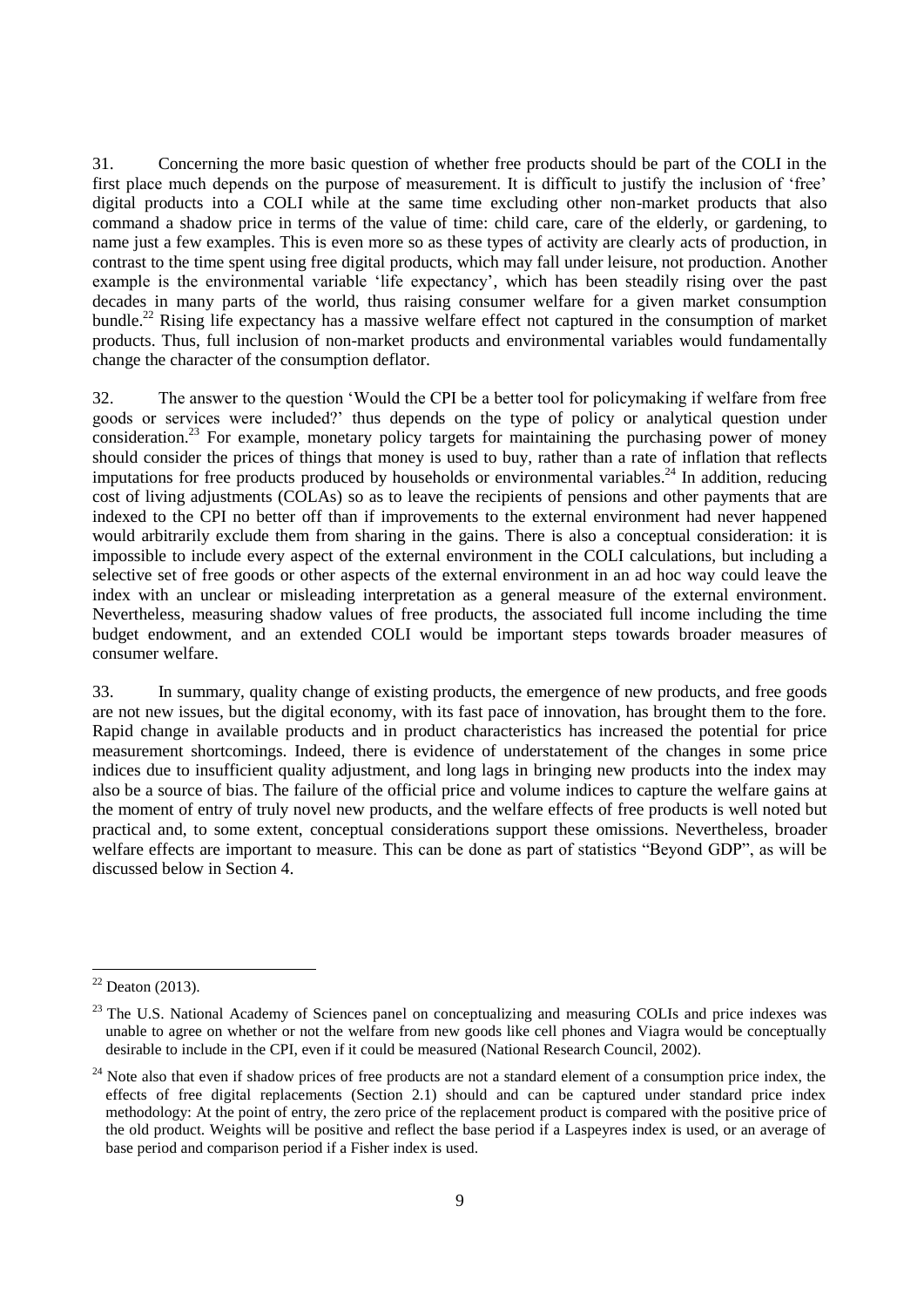### **3. What's the potential impact?**

34. The next task is assessing the potential bias in consumption deflators that may arise in conjunction with digital products. The discussion in Section 2 has identified some reasons why current price index compilation practices may not reflect the welfare effects from quality change and from novel and free products:

- a) Less-than-complete quality adjustment when new varieties of existing products and new products with similar functions to an existing product enter the sample, and lags in bringing in them into the index;
- b) Lags in bringing truly novel new products into the price index, and no imputation of a reservation price;
- c) No imputation of shadow prices for free products.

35. Section 2 also argued that some of the omitted welfare effects are not appropriate to include in official indexes of consumption prices, , to preserve their transparency, and credibility. In what follows, we shall therefore focus on issue a), because there is a consensus that quality change should be reflected in price index practice; indeed, this is recommended in international guidelines for price and volume measures. Therefore, no quantification will be provided for the absence of reservation prices for truly novel products and for shadow prices of free services, or more generally for effects of environmental variables. These are, however, good candidates for broader welfare measures.

36. It is sometimes forgotten that even significant biases in individual product strata only affect the aggregate picture in proportion to their weight. This oversight leads to what could be called 'anecdotal fallacy'*,* whereby the bias in the price change of one particular product is extrapolated to the index as a whole. To avoid this fallacy, we consider the question: "if prices of the affected products were corrected for the bias that could potentially be present, what would be the implications for the aggregate price index?"

37. Our approach to quantifying the potential inadequacies in quality adjustment techniques proceeds by examining 'pessimistic' scenarios that assume that the official procedures largely overlook the quality changes in digital products. (Some of the relevant evidence has been summarized in Section 2). The main tool for our analysis is a detailed set of 145 private consumption expenditure weights from 34 OECD countries for the years 2005 and 2015 from the OECD Purchasing Power Parities database. Expenditure weights are not affected by the price measurement biases mentioned above, but they provide the link to translate measurement errors in price changes of individual products to the aggregate price index. Our illustration of the plausible upper bound of the effects will be based on averages of the weights for each OECD member as of 2005 and 2015.

38. We proceed in two steps. First, we classify all expenditure items into three groups based on the degree to which the price measures are likely to be affected by difficulties in measuring digital products:

- 1) *Affected products*: products that clearly fall under the label of 'digital' and whose price measures are most prone to difficulties due to digitalisation, such as information and communication technology goods or communication services;
- 2) *Unaffected products*: products whose prices are very unlikely to suffer from a measurement problem associated with the digital economy, such as food, tobacco or housing;
- 3) *Possibly affected products*: products that are in-between, such as cars or other consumer durables where digital features may have gone unnoticed in price measurement: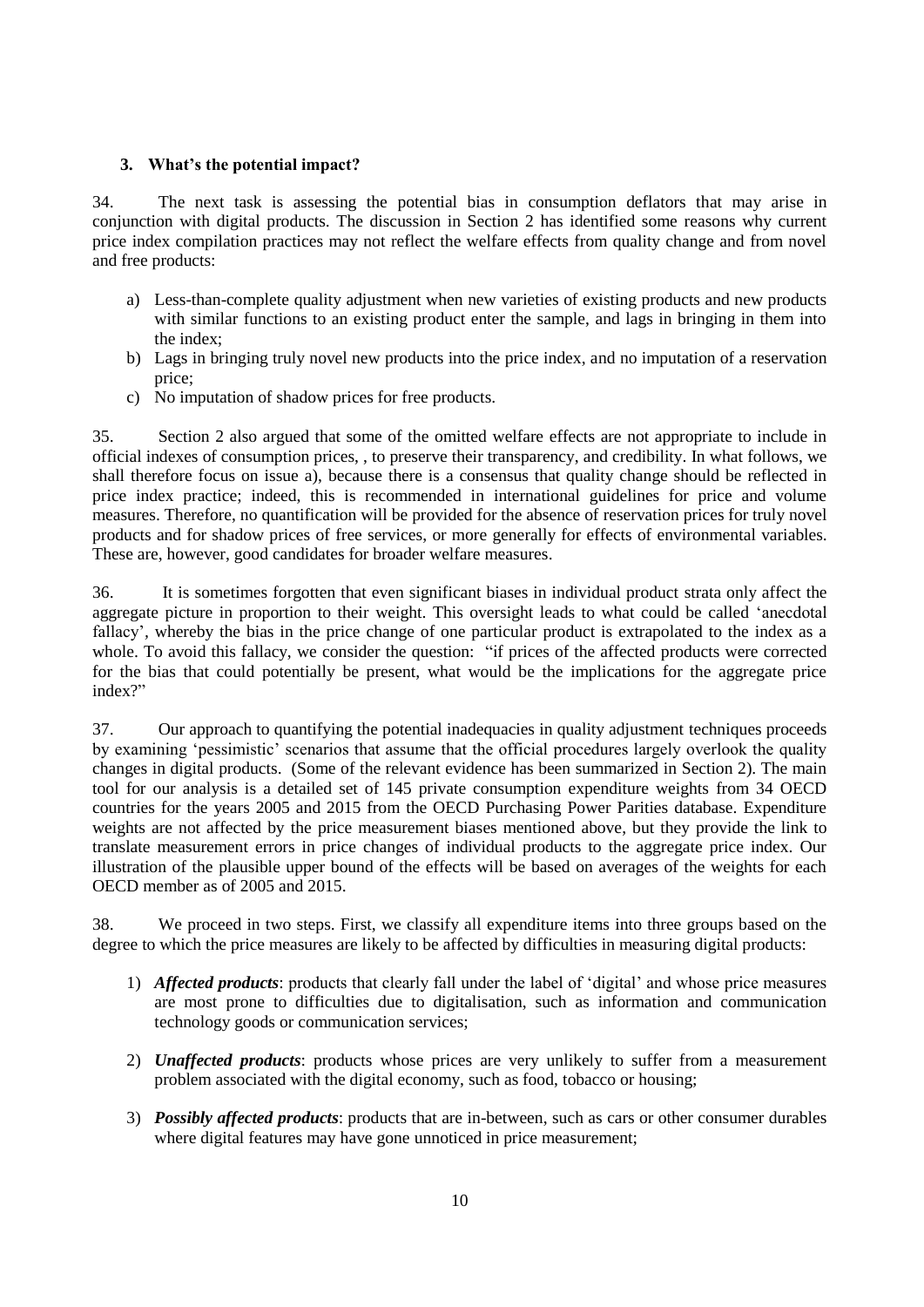39. The second step is to further break down the categories *1) Affected* and *3) Possibly Affected* by the type of effect identified earlier (Table 1). This breakdown is judgemental and ad-hoc and in no way constitutes an official categorisation of digital economy products. But we consider the three categories as fit-for-use for the problem at hand of determining an upper bound of the plausible range for the impact on the measurement of the deflator for household consumption. Three kinds of effects were distinguished under the category *Quality Adjustment* in Table 1:

a) *Quality adjustments in deflators of existing digital products*: for digital products where *advances in technology* are causing rapid quality improvement, it is plausible that official price indexes under-adjust for quality change. Affected products include telephone equipment, telephone services, and computers and software. A full list is shown in the top four rows of Table A-1 in Annex A.

Byrne and Corrado (2015, 2017a, 2017b) construct alternative price indexes for communication equipment, computer and peripheral equipment and computer software. They base their estimates on the existing literature on high-tech price change and on their own price indices for detailed products of the relevant U.S. industries which they construct using a broad variety of statistical and industry sources. For communications equipment, the authors' price index declines at close to 10 percent per year between 2010-15, or 8 percentage points faster than the official price index (Byrne and Corrado 2017b, Table 2). For computers and peripheral equipment, the authors incorporate indicators of price-performance trends in constructing their price index and find a downward difference from the official BEA index of 11 percentage points per year between 2010-15 (Table 5). For software, Byrne and Corrado (2017b) construct an index using a refined version of the basic BEA approach (e.g., more granular structure for software products and more differentiated input cost measure). Overall, the alternative price index for ICT investment shows a rate of price change of -9.9 percent between 2004 and 2014, 5.8 percentage points below the official U.S. price index.

Greenstein and McDevitt (2010) quality adjust broadband price index but find that this makes only a small difference to the official measures (2 percentage points per year). The quality characteristics in their hedonic approach are upload and download speed.

Abdirahman et al. (2017) construct alternative communication services deflators for the U.K., with an economic perspective in one case and an engineering perspective in another case. At the core of both approaches are unit value measures based on the price per unit of data transported. The economic approach treats data transportation associated with different services (text, voice, ...) as different products, the engineering approach treats them as a single product, assuming perfect substitutability of a unit of data transported between any type of usage. Given the exponential growth in the number of bytes transported, the resulting indices decline rather steeply – about 8 percent annually in real terms between 2010 and 2015 for the economic approach and around 35 percent per year in real terms for the engineering approach. Both figures are considerably larger in absolute terms than the 0.4 percent per year rate of decline of the official price index. The authors are very explicit about the fact that their engineering approach overstates the true fall in prices, which they suggest lies somewhere between the two estimates. The use of unit values as the basis for price indices, especially when computed over heterogeneous categories of products, is, indeed, not recommended by international statistical standards.

Byrne and Corrado (2017c) develop a measure of household consumption of digital services that "[…] reflects the intensity with which households use their ICT equipment and software, along with the intensity with which consumers use purchased digital services, internet access,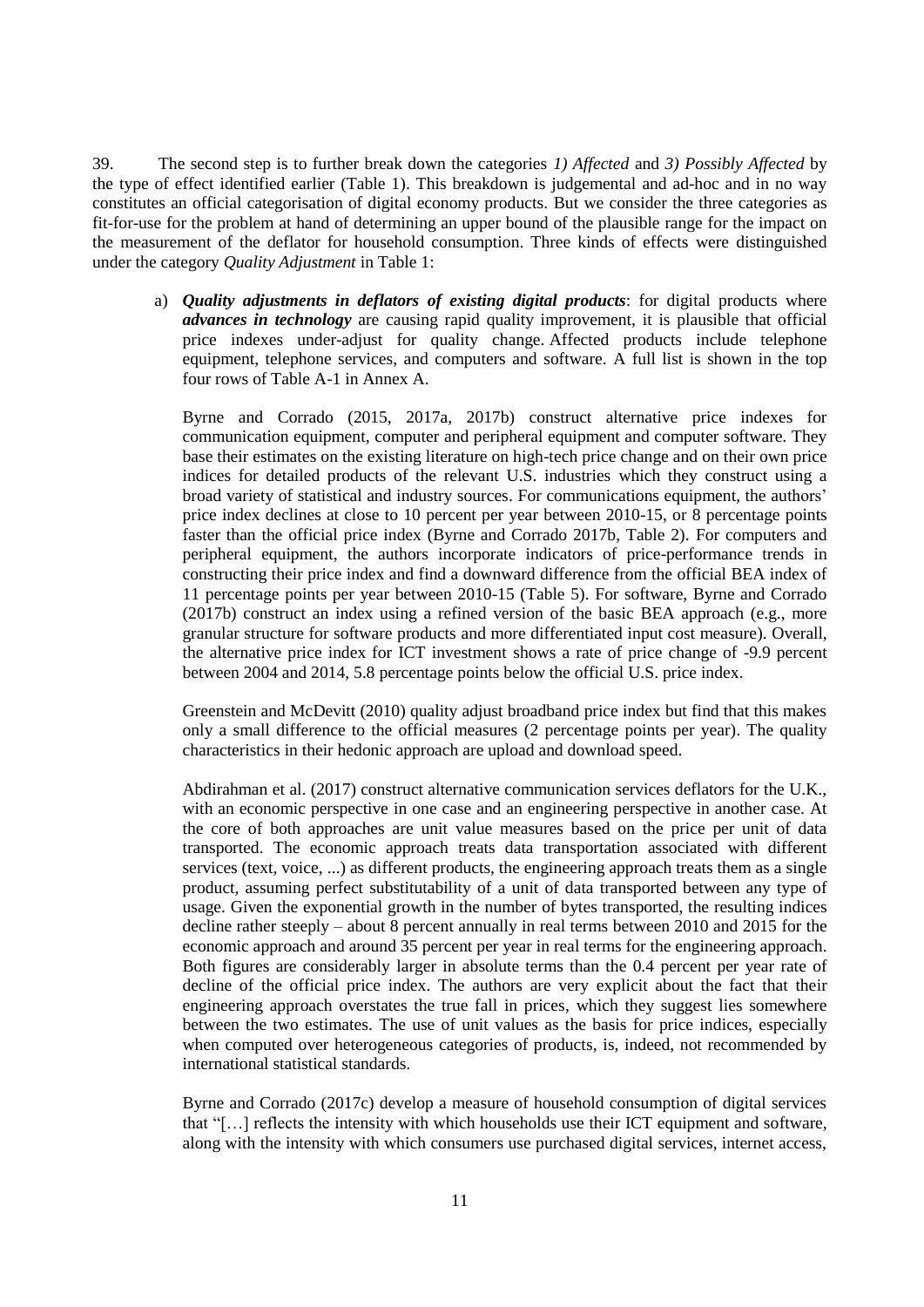cellular and cable TV services as well as cloud services (via gaming or other entertainment services, and computing or storage)". Intensity of the consumer use of ICT capital services is captured in terms of Petabytes of Internet Protocol Traffic. Although Byrne and Corrado (2017c) develop their argument as part of an extension of the production boundary where households deliver large volumes of own-account digital services (akin to owner occupied housing) they develop a new digital access service price index, essentially a use-adjusted price index of subscription costs. This use-adjusted adjusted price index declines by 11 percent per year, as compared to the official price index that is essentially unchanged (Table 4, p.18)<sup>25</sup>.

In light of the evidence above, we assume a *5 percentage point per year over-estimation of the price change* in the affected categories *of ICT equipment and communication services*. As communication services are also a product group where digital replacement occurs (see below) we add another *5 percentage points of possible upward bias*. Bearing in mind that most countries have procedures in place to capture at least some of the quality change, and that the large declines in experimental communication services prices reflect adjustments in proportion to the volume of data transported which is a point of conceptual debate, this figure is clearly an upper bound.

In addition, we assume a *2 percentage point per year over-estimation of the price change* in the possibly-affected categories (next four rows of Table A-1). Motor vehicles are the largest of possibly-affected categories, and for them the existing procedures appear likely to capture most of the quality change. The composition of the other possibly-affected categories gives a relatively low weight to digital items with quality changes.

b) *Digital replacements*: Some digital products provide a free or cheaper replacement for a more expensive item that used to be the only option available. For example, in some places Uber services are cheaper than a taxi. Or digital cameras made photo processing services unnecessary, only to become largely unnecessary themselves as smartphones replaced separate digital cameras in many use cases. Official price indexes only partially capture the cost-of-living declines from lower-cost or free digital replacements. For the item categories that have been extensively replaced by digital alternatives (shown in the top five rows of Table A-2), we assume that the cost of living index declines by *5 percent per year* relative to a conventional price index over the ten years from 2005 to 2015. In some cases, digital replacements require some increases in spending elsewhere—one must first purchase a smartphone, or at least a computer and internet access services to benefit from the replacement. Also, there is an upper limit to this kind of bias, because once everyone has switched to the digital replacement, there are no further gains to be made. For categories in the possibly-affected group (in which items not replaced by a digital alternative predominate) we assume a *1 percentage point decline in the cost of living.*

 $25$  The Byrne and Corrado (2017c) work gives rise to a more general question namely whether price indices should reflect the actual intensity of use of a product by consumers (provided it can easily be measured). With rising importance of flat subscription fees for digital services, this is particularly relevant for the ICT area: while there is no doubt that changes in capacity or speed constitute quality criteria that should be reflected in price indices, it is less clear whether the intensity of use of such capacity should make its way into the price index – this is not common practice for other products (car prices are not adjusted for average mileage). However, adjustments for use intensity have been made for capital service flows and this is indeed the setting used by Byrne and Corrado (2017c).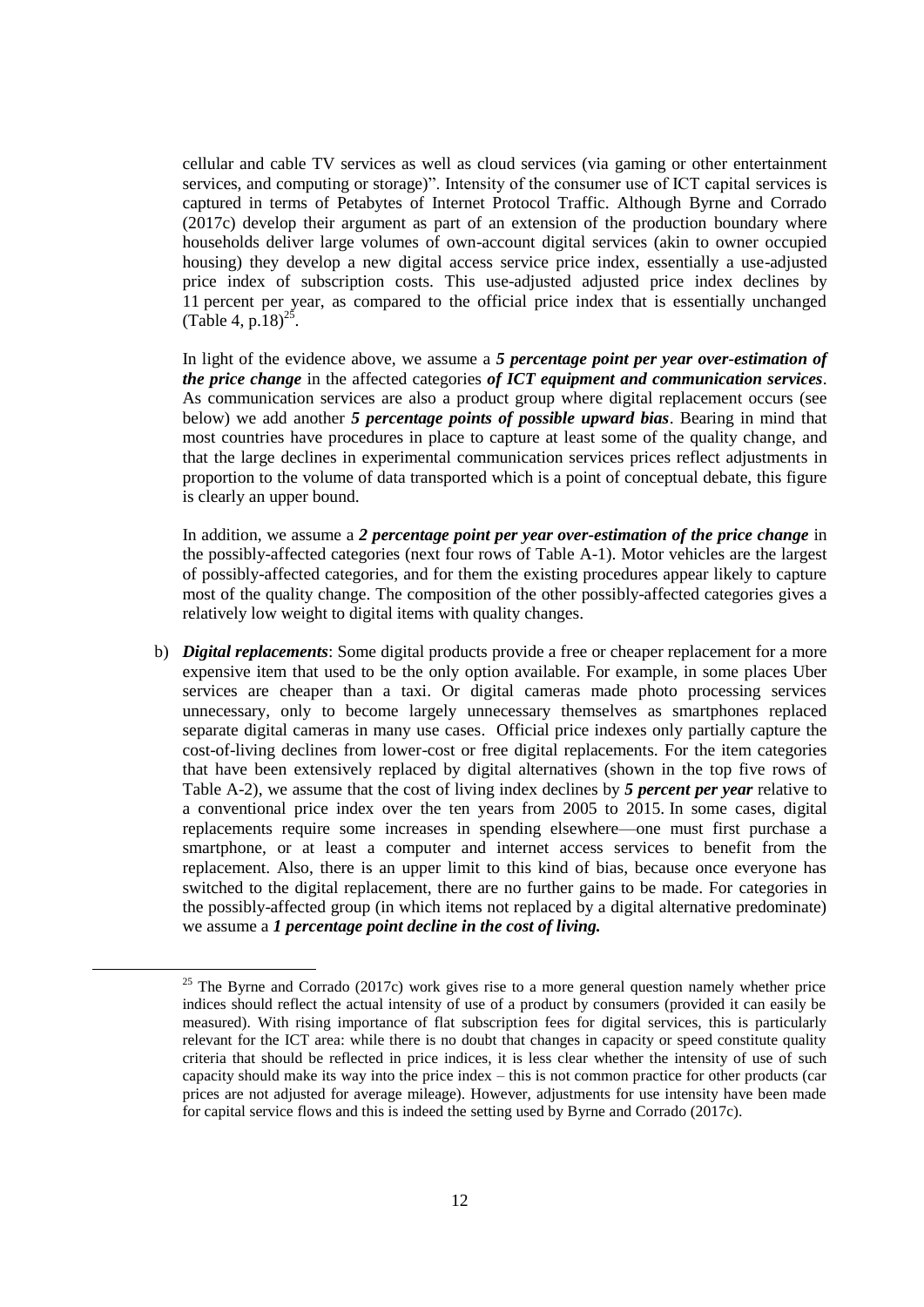c) *Access and information enabling better selection of varieties*: E-commerce has expanded consumers' access to varieties, and online sources of information have reduced search costs for finding the best match for one's individual needs and tastes. Brynjolfsson, Hu and Smith (2003) provide some evidence on the welfare gains from increased access to variety for the case of books, finding that "obscure" titles accessible only through online bookstores accounted for 2.35 percent of online book sales. With a plausible value of 4 for the elasticity of substitution, the Feenstra (1994) formula for the effect of new varieties on a cost of living index implies a decline of about 0.8 percentage points from newly accessible books (Byrne, Fernald and Reinsdorf, 2017). If the expansion in the selection of books available online took four years, the average annual impact would be 0.2 percentage points. Second, better information that allows better selection of varieties affects almost any kind of differentiated product consumed by households. These welfare gains are a major part of Hulten and Nakamura's (2017) concept of "output-saving technological change".<sup>26</sup> Table A-3 identifies the product categories that are relevant for the effects of online information or for both effects, and finds that they had a budget share of almost 17 percent in 2005. In absence of much direct evidence, we will assume 0.3 percentage point per year over-estimation of the relevant prices as the upper bound for the variety effects. At least for recent years, this is probably too high as the gains from variety access and better information are concentrated in the early days of the Internet: once the variety set was already large, adding an additional variety would have had little marginal impact on welfare, and information is also subject to decreasing returns.

40. Table 2 shows the corrections to a household consumption price index whose purpose is assumed to be to estimate a broad cost-of-living index that accounts for welfare gains from quality change, digital replacements, and expanded and improved selection of varieties. The first observation here is that the categories of *affected* and *potentially affected* products account for 31.5 percent of consumer expenditure in 2015 (unweighted average across 34 OECD countries). In other words, over *two-thirds* of private consumption expenditure is unlikely to be subject to a measurement bias linked to the digital economy. The second observation is for each kind of effect (quality adjustment, digital replacement, better choice of varieties) the expenditure share has declined between 2005 and 2015. This may reflect declining relative prices of the products (or transition to free products), possibly coupled with an elasticity of substitution below unity. Whatever the precise cause, the consequence is that the sensitivity of aggregate inflation to measurement errors in prices of digital products has declined.

41. In terms of the simulated effects of possible measurement errors, the upper bound correction to the index's growth rate for overlooked quality change is –0.41 percentage point in 2015, largely driven by the assumed 10 percent overestimation of the deflator for telecommunication services. The potentially unmeasured cost savings from digital replacements decline from about -0.18 percentage point based on 2005 weights to -0.1l percent based on the 2015 weights. Our upper bound correction for improved variety selection is –0.05 percentage point. Combining all the effects, we end up we an upper plausible bound for the potential bias from mismeasurement of digital products of  $-0.68$  percentage point in 2005 and  $-0.57$ percentage point in 2015. A correction on the order of over half a percentage point to annual real consumption growth would not be insignificant, but it would moderate only a small fraction of the productivity slowdown,  $27$  and it would not change the conclusion that we have entered a period of slow growth.

 $26$  Note that GDP measures output, so the label "output-saving" implies that the gains do not belong in GDP.

 $27$  And if the question is the role of mismeasurement in the productivity slowdown, the quality change effect should be set aside, as quality change was similarly underestimated before the slowdown began.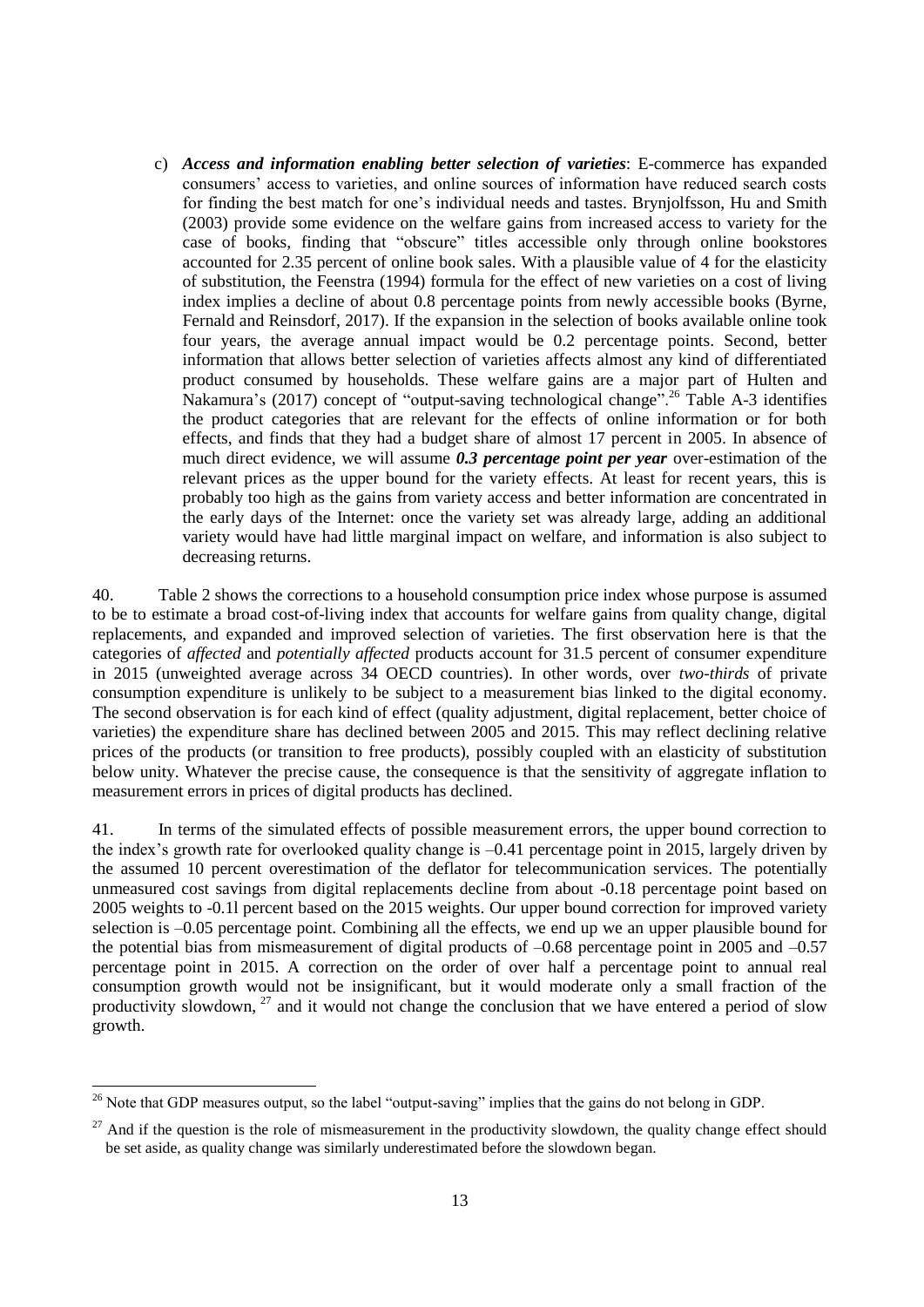|                                                                                                                                   | <b>Assumed</b><br><b>Measurement</b><br><b>Error</b> in<br><b>Growth Rate of</b><br><b>Prices</b><br>(percentage<br>points per year) | 2005 Weight<br>(unweighted<br>average across<br>34 OECD<br>countries -<br>percent) | 2015 Weight<br>(unweighted<br>average across<br>34 OECD<br>countries -<br>(percent) | <b>Correction to Growth Rate</b><br>of the Consumption<br>Deflator, 2005 Weights<br>(percentage points) | <b>Correction to Growth</b><br><b>Rate of the Consumption</b><br>Deflator, 2015 Weights<br>(percentage points) |
|-----------------------------------------------------------------------------------------------------------------------------------|--------------------------------------------------------------------------------------------------------------------------------------|------------------------------------------------------------------------------------|-------------------------------------------------------------------------------------|---------------------------------------------------------------------------------------------------------|----------------------------------------------------------------------------------------------------------------|
| Significant potential for under<br>adjustment for quality change<br><i>('affected products')</i> except<br>communication services | 5                                                                                                                                    | 0.79                                                                               | 0.99                                                                                | $-0.04$                                                                                                 | $-0.05$                                                                                                        |
| Significant potential for under<br>adjustment for quality change<br>" <i>affected products</i> ") - communication<br>services     | 10                                                                                                                                   | 2.71                                                                               | 2.38                                                                                | $-0.27$                                                                                                 | $-0.24$                                                                                                        |
| Some potential for under adjustment<br>for quality change ('potentially<br>affected products')                                    | $\overline{2}$                                                                                                                       | 7.38                                                                               | 6.16                                                                                | $-0.15$                                                                                                 | $-0.12$                                                                                                        |
| Significant replacement by<br>alternative product from the digital<br>economy ('affected products')                               | 5                                                                                                                                    | 2.36                                                                               | 0.98                                                                                | $-0.12$                                                                                                 | $-0.05$                                                                                                        |
| Some replacement by alternative<br>product from the digital economy<br>('potentially affected products')                          |                                                                                                                                      | 5.79                                                                               | 6.06                                                                                | $-0.06$                                                                                                 | $-0.06$                                                                                                        |
| Significant potential for improved<br>variety selection<br>('affected and potentially affected<br><i>products')</i>               | 0.3                                                                                                                                  | 16.83                                                                              | 15.55                                                                               | $-0.05$                                                                                                 | $-0.05$                                                                                                        |
| All potential effects on aggregate<br>deflator                                                                                    |                                                                                                                                      | 35.86                                                                              | 32.12                                                                               | $-0.68$                                                                                                 | $-0.57$                                                                                                        |

# **Table 2: Corrections to Growth Rate of the Consumption Deflator if the Goal is to Estimate a Broad Cost-of-Living Index**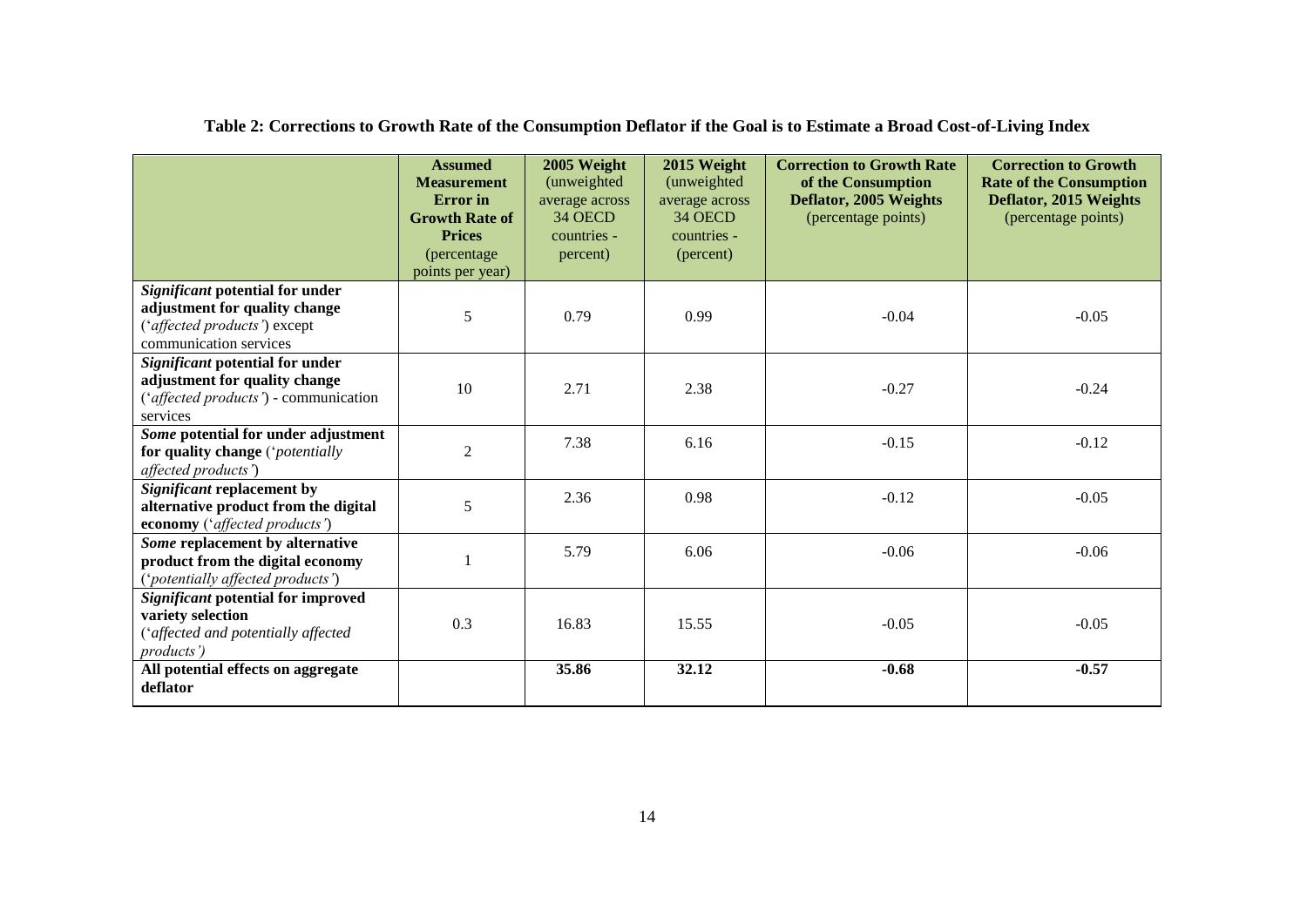#### **4. Two unorthodox points and** *Beyond GDP*

### *4.1. Hulten Paradox*

42. Hulten (1996) — in a discussion of the estimates of the price of light and potential measurement biases in long-term real income in Nordhaus' (1996) — concluded that our ancestors would have suffered from an implausibly low standard of living had there been a long-term upward bias in price measures of the magnitude suggested by Nordhaus. Here, we transpose Hulten's thought experiment to a shorter and more recent time period, but its basic spirit is unchanged.

43. The private consumption deflator in the US national accounts rose by 3.3 percent per year between 1959 and 2016. As shown in Table 2, in 1959, median household income was 5400 dollars at then-current prices. In today's prices, and given the 3.3 percent annual price increase, this 1959 income translates into 34 636 dollars/household. Compared with today's income of 59 039 dollars at current 2016 prices, there has thus been a 70 percent rise of real income over the past six decades.

44. Now assume that the private consumption deflator was biased upwards by 1 percentage point per year, so that 'true' inflation was only 2.3 percent per year. This yields a 1959 income of 19,588 dollars in 2016 prices, implying a tripling of material living standards over the six decades. And the 1959 median income, expressed in 2016 prices, would only be 11,077 dollars if a 2 percentage points upward bias is assumed, implying a *four-fold* rise in living standards in less than a lifetime (59039/11077=4.33). This seems implausibly high.

45. There is another telling comparison: By today's poverty threshold, the 1959 *median* income expressed in 2016 prices would lie just above the poverty line (1 percent bias scenario), or markedly below it in the 2 percent bias scenario. To be sure, none of this is hard evidence, and the Hulten Paradox rests on a hypothetical scenario. Nevertheless, it puts some plausibility limits on any *persistent and significant* bias in overall inflation measurement.<sup>28</sup>

 $^{28}$  A persistent bias may be less probable than a bias for shorter periods of time, as statisticians usually take measures to address known issues. For instance, hedonic quality adjustment methods for computers were introduced in the U.S. as early as 1986, and their use spread to other countries following the Boskin Commission.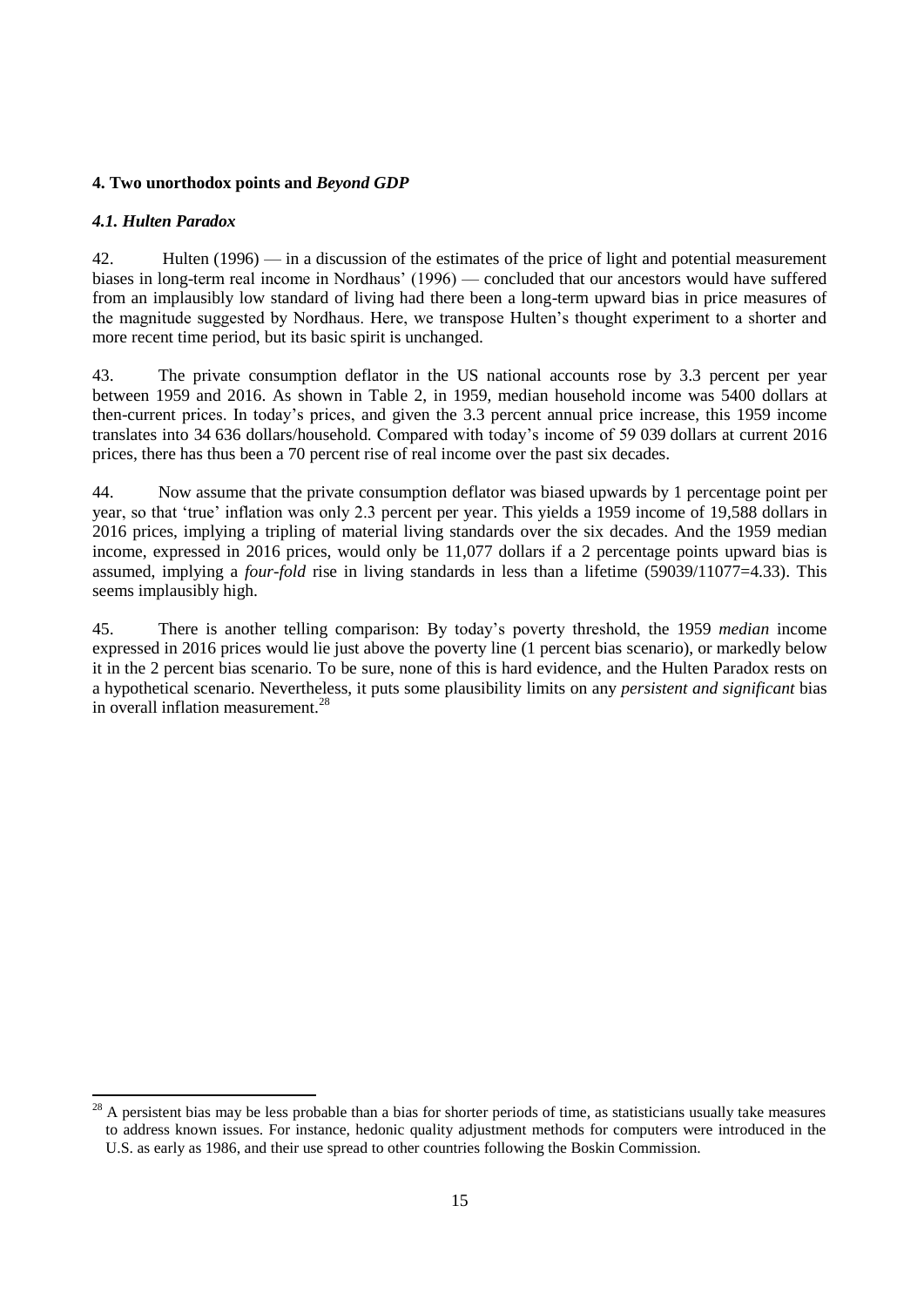| Year                                                        | Price basis                           | <b>USD</b> |  |
|-------------------------------------------------------------|---------------------------------------|------------|--|
| 2016                                                        | 2016                                  | 59039      |  |
| 1959                                                        | 1959                                  | 5400       |  |
| 1959                                                        | 2016 with official PCE deflator       | 34636      |  |
| 1959                                                        | 2016 prices with assumed bias 1%      | 19588      |  |
| 1960                                                        | 2016 prices with assumed bias 2%      | 11077      |  |
| Poverty threshold                                           |                                       |            |  |
| 2016                                                        | $2016$ , for HH size 2                | 15,569     |  |
| 2016                                                        | $2016$ , for HH size $3$              | 19,105     |  |
| Source: US Bureau of Economic Analysis and US Census Bureau |                                       |            |  |
|                                                             | Real income change 2016/1959          | 70.5%      |  |
| Real income change 2016/1959, 1% bias                       |                                       | 201.4%     |  |
|                                                             | Real income change 2016/1959, 2% bias | 433.0%     |  |

**Table 3: Median Income Per Household Under Alternative Inflation Assumptions (United States)**

#### *4.2. Perceived inflation*

46. Central Banks, the European Commission, and other institutions have systematically monitored peoples' perceptions and expectations about consumer inflation. Expected inflation is obviously an important piece of information for central banks, given the role of expectations as a transmission channel of monetary policy. Yet, for the question at hand — whether there is a systematic upward bias in aggregate consumer inflation due to mismeasured prices of digital products — it is less the expectation of inflation than the gap between perceived inflation and measured inflation that is of interest. We take the European data, recently analysed by Arioli *et al*. (2017) as representative of a finding that seems to hold broadly: despite differences between countries and over time, the level of perceived inflation is nearly always above the level of inflation as measured by consumer price indices.

47. There are explanations for such a discrepancy: incorrect weighting of price changes by consumers (small, frequently purchased items tend to get disproportionate weight in perceptions), other psychological reasons (price rises are better remembered than price drops) and, often-quoted, the fact that consumers do not account for quality change, whereas statisticians do. Thus, the 500-dollar cost of a new laptop today is registered as no price change over the 500-dollar laptop purchased three years ago, even if the new model offers vastly improved performance and weighs less than the old model. Another factor that may play out here is inequality. Households at different points of the income distribution may face different inflation rates and the survey results may summarise the experience of individual households differently from the aggregate consumer price index.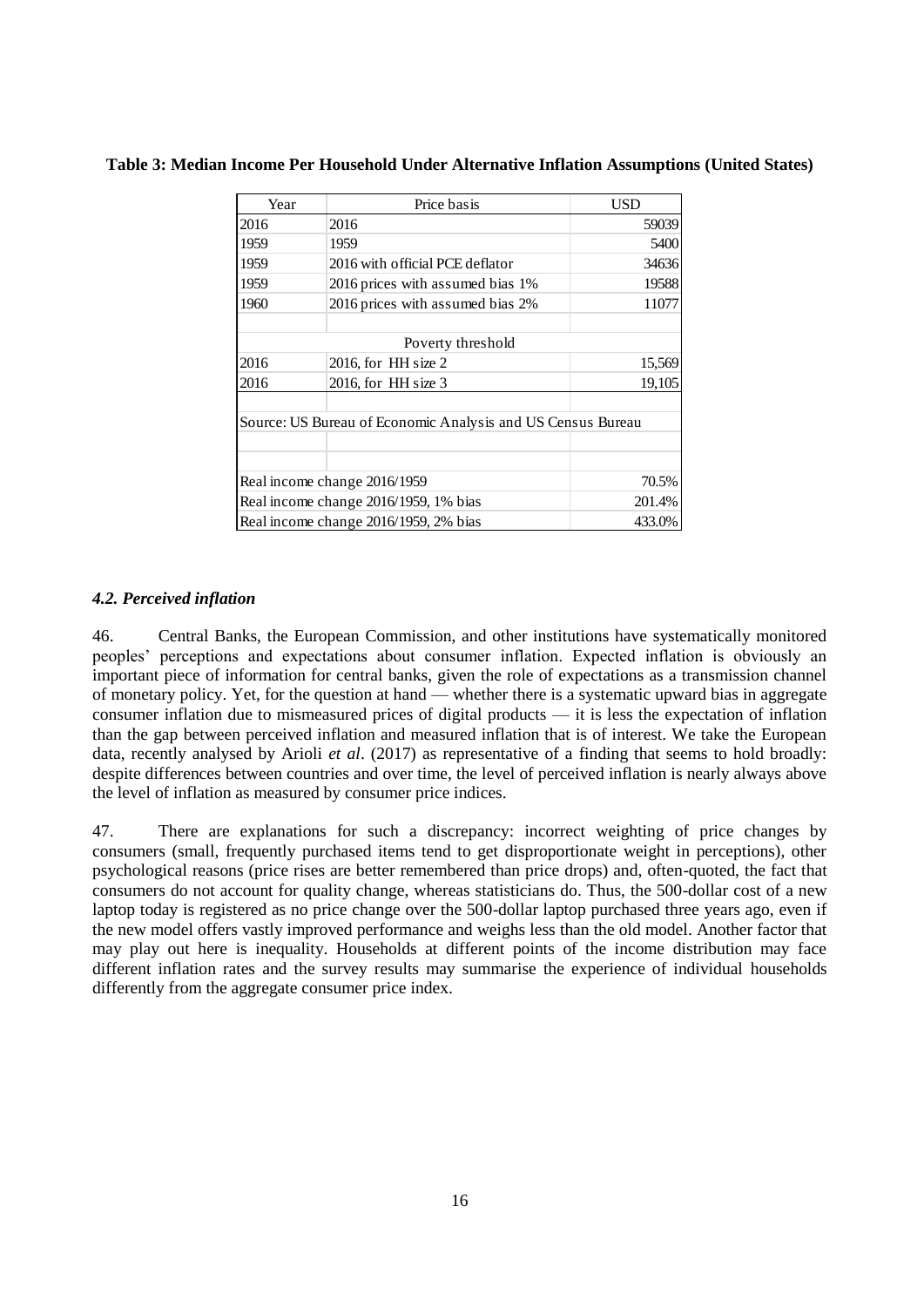

#### **Figure 1. EU consumers' quantitative estimates of inflation perceptions and expectations**

*Source*: Chart 4a in Arioli et al (2017); *Note*: HICP = harmonised consumer price index in the European Union.

48. The implications of these observations for the question at hand are of a qualitative nature. First, we simply note that consumers tend to believe that their own cost of living has risen by *more* than is shown by aggregate official price indices. Thus, if the official deflator is upward biased because it overlooks the welfare gains from digital products, correcting for such a bias will widen the gap between perceived and measured inflation. Perceived, rather than official, inflation is what drives many elements of consumer behaviour, so a wider gap may pose some issues both from a policy perspective and from a perspective of credibility of statistics.

49. Second, an observation of a more philosophical nature is that our theory of quality adjustment of consumer prices is firmly rooted in the picture of a utility-maximising, well-informed representative consumer. The measurement of welfare gains that come with new products, free products and digitallyenabled products relies on the same consumer theory. However, as the discussion of perceived inflation shows, consumers do not appear to make rational and well-informed judgements on the rate of inflation. Are consumers increasingly well off even if this is contrary to their own judgement? Or are consumers indeed rational but equipped with a more elaborate intuitive perception of their net welfare gains than the economic models underlying price measurement? For instance, people might intuitively factor in certain disadvantages that come with digital products (24/7 connectedness, extended working hours, loss of privacy, cybersecurity incidents, etc.),or might attribute less of a quality improvement to their new computer than statisticians do because the higher-performing computer is simply necessary to accommodate more-demanding software that essentially performs the same tasks.

50. Any answer to this question is beyond the scope of the present paper, but a potentially wide gap between perceived and measured inflation is an issue that cannot be ignored as a matter of credibility and perceived quality of official statistics.

#### *4.3. 'Beyond GDP'*

51. The welfare gains from digital products are, undoubtedly, large. But from a statistical perspective, the question is, how many of these welfare effects should be packed into our core macro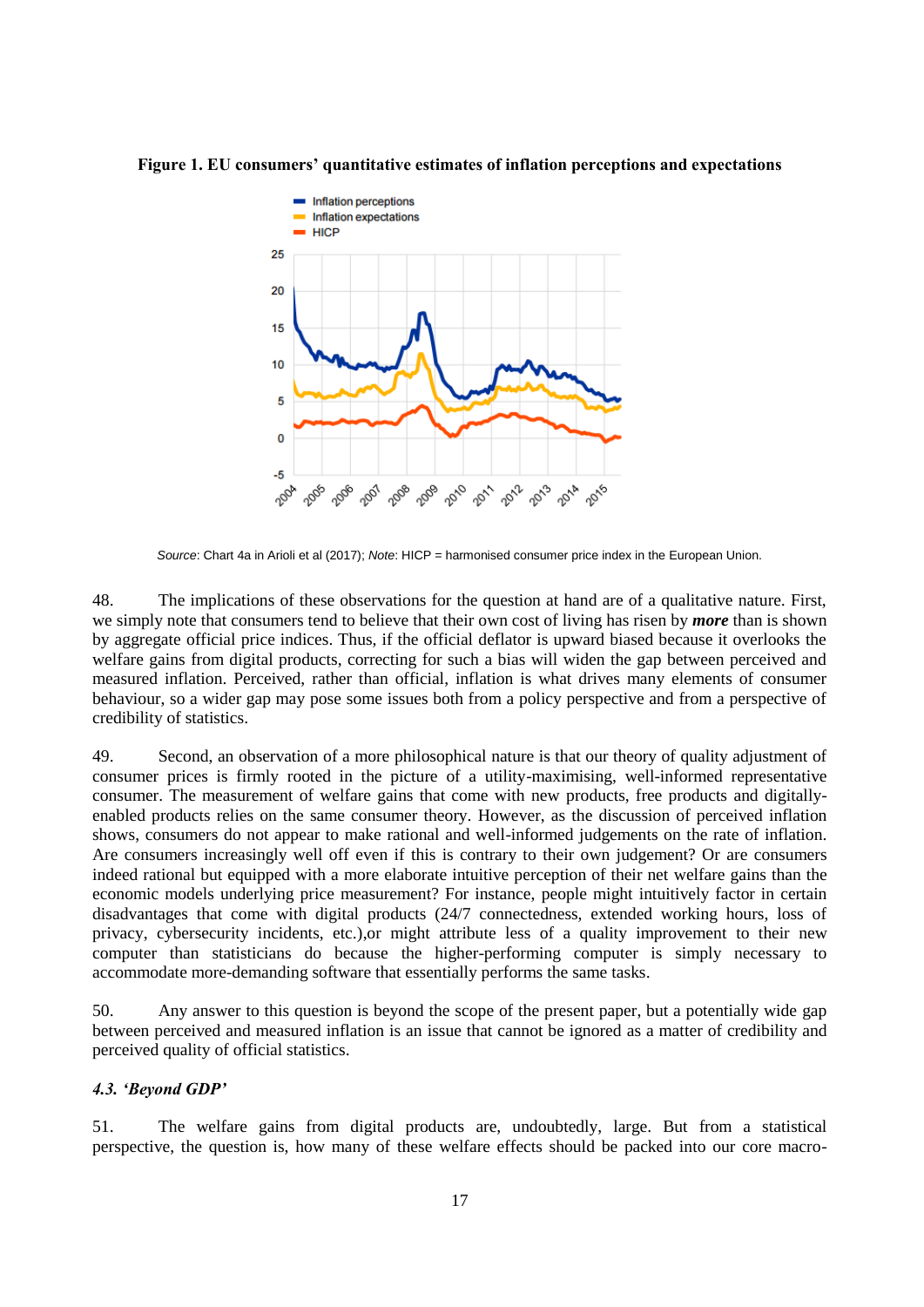economic measures – consumption, real income, and GDP? Or should these welfare effects instead be identified in data designed to gauge quality of life *Beyond GDP*? One consideration is whether the macroeconomic measures would remain fit for key macro-economic policymaking purposes. While a consensus on this criterion will likely remain elusive, it can at least help with drawing the boundaries. For instance, a consumer price index that partly depends on shadow prices is unlikely to pass the criterion of being fit for interest rate targeting and may be hard to accept as a reference for escalating pensions and other payments. Reproducibility of results, objectivity, and transparency of methods are important criteria, along with purely practical considerations. For example, even if we set aside the conceptual problems, developing an estimate of a reservation price for a truly novel product is a major research project that would be impossible to conduct within the normal timeliness and resource constraints of statistical offices. At the same time, there are good reasons to go further in incorporating quality adjustments to the greatest extent possible, and in capturing new products early in their life cycle.

52. Another promising avenue is to attempt to systematically capture important dimensions of welfare and well-being in data sets that complement macro-economic aggregates. On the one hand, some elements of this work are conceptually tied to the *System of National Accounts* and provide additional depth to existing data, such as introducing distributional information into measures of household consumption or real income (Jorgenson and Schreyer 2017, Zwijnenburg, Bournot and Giovannelli 2017). In the area of price statistics, an analogous complement would be an investigation of whether the implied price changes from new goods disproportionally affect certain income groups. This sort of analysis could also be relevant for free services from digital platforms, and platform-enabled services and rentals.

53. On the other hand, the 'Beyond GDP' agenda clearly requires indicators on well-being and welfare that cover broader dimensions of life, economic and otherwise. The agenda has been set by Stiglitz, Sen and Fitoussi (2009) and work undertaken at national and international levels (for instance OECD 2013, 2015, 2017). Current and more specific research in the context of the OECD's *Going Digital*<sup>29</sup> Strategy concerns the link between digitalisation and well-being. It aims at assessing the effects of digitalisation across major dimensions of the quality of life. These are highly relevant welfare effects, but none of them will be reflected in consumer price indexes, nor should they be.

# **5. Conclusion**

54. We divide the potential sources of distortion in the price index for household consumption into three categories: (1) neglected welfare gains from new and free goods, and from improved matching of variety characteristics with consumer tastes; (2) the cost savings from new free or low-cost digital products that directly replace existing non-digital products; and (3) incomplete adjustment for changes in the quality of products embodying digital technology. We argue that welfare effects that require estimation of reservation prices or shadow values are relevant for a complementary welfare account but less suitable for the measurement in official GDP and consumer price statistics. With the help of detailed data on the weighting structure of household consumption in OECD countries, we calibrate upper bounds for the impact on the deflator for household consumption of incorporating the remaining welfare gains (though their inclusion in GDP is also debatable), the cost savings, and complete adjustments for quality change. We find that the products concerned account for about 35 percent of household expenditure in 2005, declining to 32 percent in 2015. Total plausible upper bound effects on the growth rate of the consumption deflator amount to somewhat less than -0.6 percentage points in 2015, down from just under -0.7 in 2005. Although significant, this figure would not have a large enough impact on real consumption growth to change the picture of low GDP growth and slowing productivity growth in many advanced economies.

 $\overline{a}$ 

<sup>29</sup> <http://www.oecd.org/going-digital/>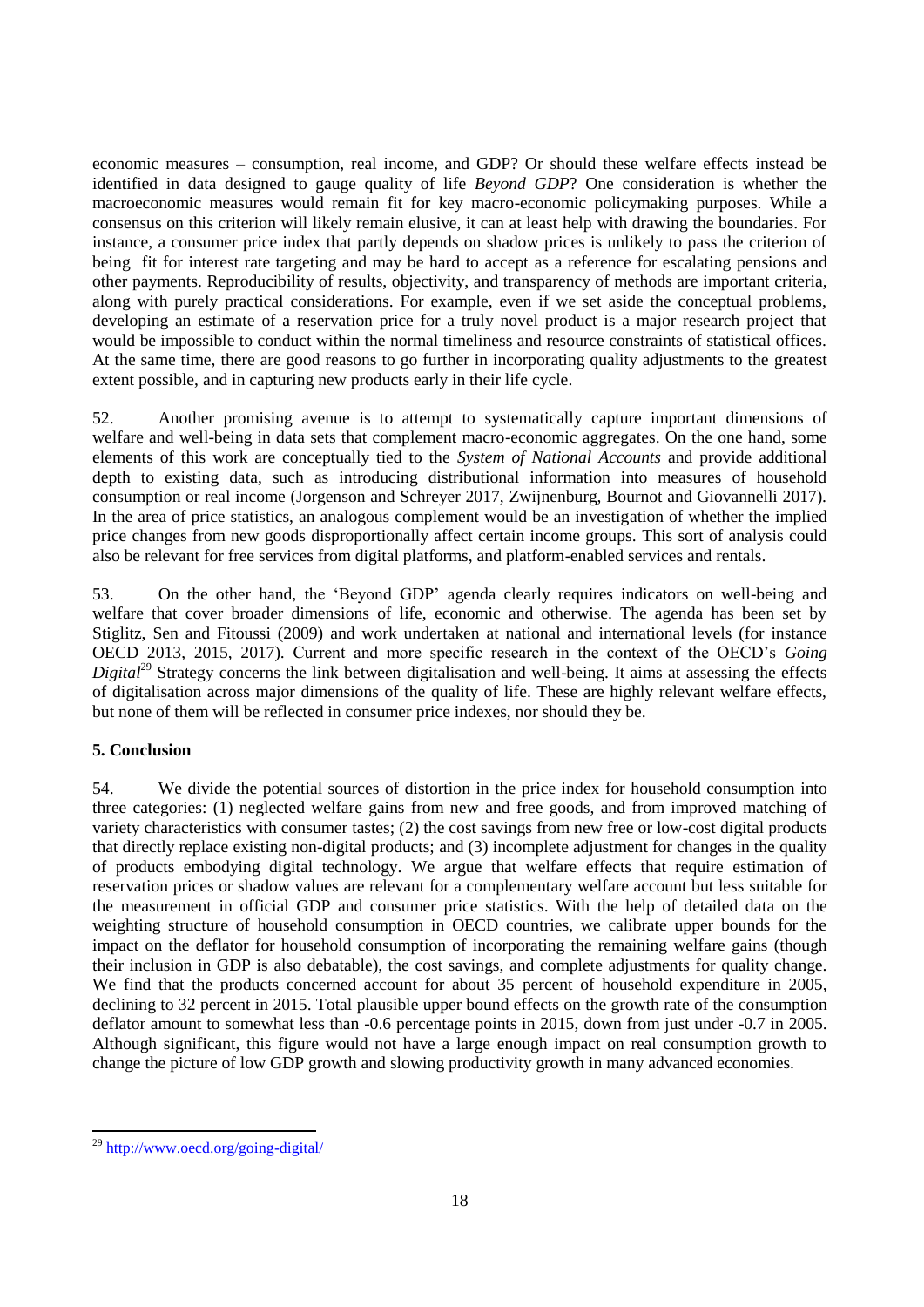#### **REFERENCES**

- Abdirahman, M., D. Coyle, R. Heys and W. Stewart (2017), "A Comparison of Approaches to deflating Telecoms Services Output", *ESCoE Discussion Paper* 2017-04, [https://www.escoe.ac.uk/wp](https://www.escoe.ac.uk/wp-content/uploads/2017/02/ESCoE-DP-2017-04.pdf)[content/uploads/2017/02/ESCoE-DP-2017-04.pdf](https://www.escoe.ac.uk/wp-content/uploads/2017/02/ESCoE-DP-2017-04.pdf)
- Ahmad, N. and P. Schreyer (2016), "Measuring GDP in a Digitalised Economy", *OECD Statistics Working Papers*, 2016/07, OECD Publishing, Paris;<http://dx.doi.org/10.1787/5jlwqd81d09r-en>
- Aghion Ph., A. Bergeaud, T. Boppart, P. J. Klenow and H. Li (2017); "Missing Growth from Creative Destruction", Federal Reserve Bank of San Francisco Working Paper Series 2017-04 <http://www.frbsf.org/economic-research/publications/working-papers/2017/04/>
- Ahmad, N., J. Ribarsky and M. Reinsdorf (2017), "Can potential mismeasurement of the digital economy explain the post-crisis slowdown in GDP and productivity growth?", *OECD Statistics Working Papers*, 2017/09, OECD Publishing, Paris.<http://dx.doi.org/10.1787/a8e751b7-en>
- Arioli, R., C. Bates, H. Dieden, I. Duca, R. Friz, Ch. Gayer, G. Kenny, A. Meyler, I. Pavlova (2017), "EU consumers' quantitative inflation perceptions and expectations: an evaluation", ECB Occasional Papers Series. <https://www.ecb.europa.eu/pub/pdf/scpops/ecb.op186.en.pdf?bc91d1bc6ad64614b2d76abbd884b1ba>
- Bils, M. (2009), "Do Higher Prices for New Goods Reflect Quality Growth or Inflation?" *The Quarterly Journal of Economics*, 2009, 124 (2), 637-675.
- Bils, M. and P. J. Klenow, "Quantifying Quality Growth," *American Economic Review*, September 2001, 91 (4), 1006-1030.
- Boskin Commission Report (1996), *Toward a More Accurate Measure of the Cost of Living*, Final Report to the Senate Finance Committee from the Advisory Commission to Study the Consumer Price Index, 1996. Available online at<http://www.ssa.gov/history/reports/boskinrpt.html>
- Broda, Ch. and D. Weinstein (2010), "Product Creation and Destruction: Evidence and Price Implications," American Economic Review, 2010, 100 (3), 691-723.
- Bughin, J. (2011). "The Web's 100 billion surplus",*McKinsey Quarterly*
- Byrne, D. M. and C. A. Corrado (2015). "Prices for communications equipment: Rewriting the record". *FEDS Working Paper* 2015-069 (September), Federal Reserve Board, Washington, D.C., <https://www.federalreserve.gov/econresdata/feds/2015/files/2015069pap.pdf>
- Byrne, D, and C. Corrado (2017a). "ICT Prices and ICT Services: What do they tell us about Productivity and Technology?," *Finance and Economics Discussion Series* 2017-015. Board of Governors of the Federal Reserve System, [https://doi.org/10.17016/FEDS.2017.015.](https://doi.org/10.17016/FEDS.2017.015)
- Byrne, D. and C. Corrado (2017b), "ICT Asset Prices: Marshaling Evidence into New Measures," *Finance and Economics Discussion Series* 2017-016. Washington: Board of Governors of the Federal Reserve System, https://doi.org/10.17016/FEDS.2017.016r1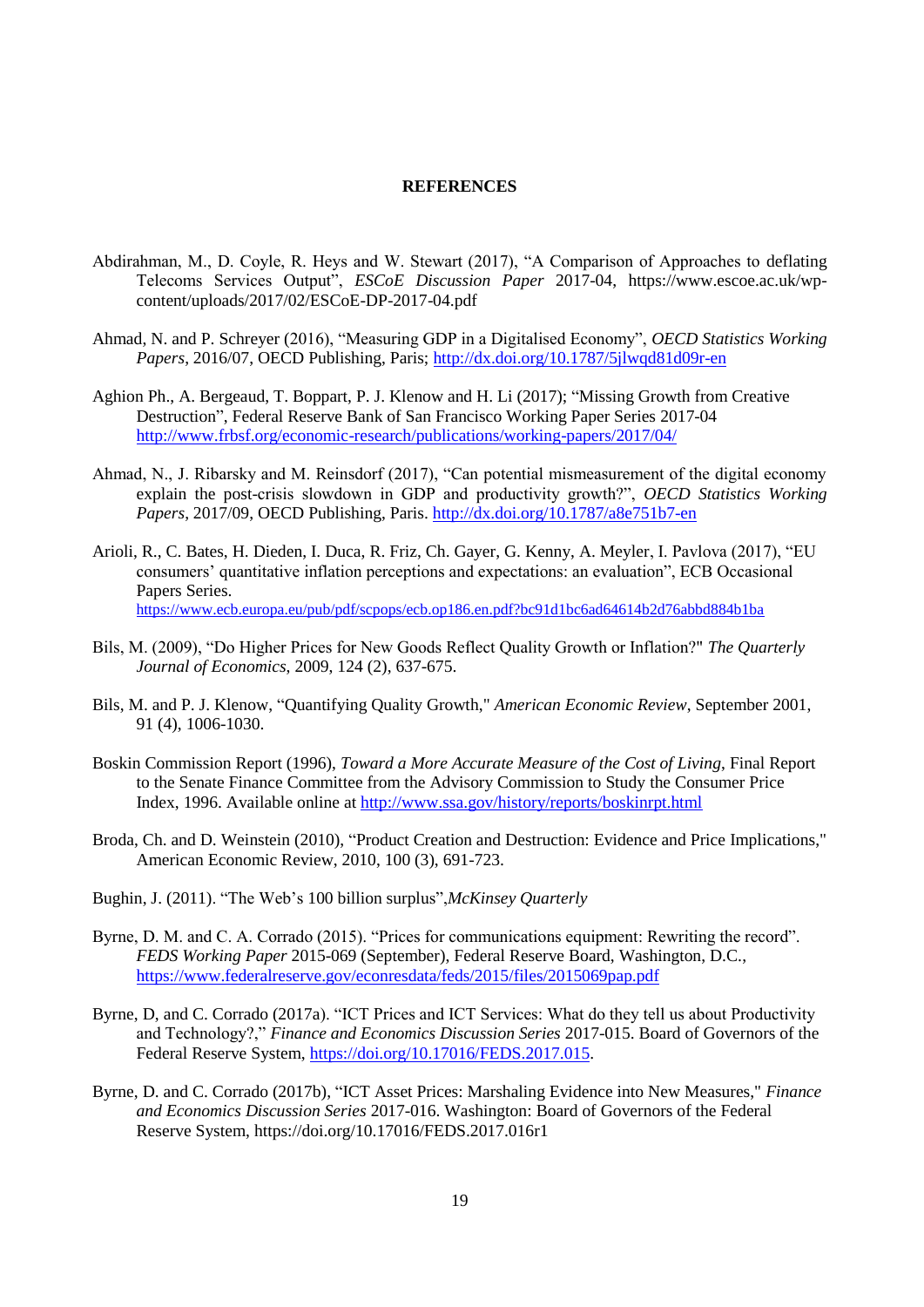- Byrne, D. and C. Corrado (2017c)," Accounting for Innovation in Consumer Digital Services: Implications for Economic Growth and Consumer Welfare", Paper presented at the IMF Statistics Forum, Washington D.C.
- Byrne, D., J. Fernald and M. Reinsdorf (2016). "Does the United States Have a Productivity Slowdown or a Measurement Problem?" *Brookings Papers on Economic Activity* (Spring): 109-157. https://www.brookings.edu/wp-content/uploads/2016/03/byrnetextspring16bpea.pdf
- Byrne, D., S. Oliner, and D. Sichel (2015), "How Fast are Semiconductor Prices Falling?" *NBER Working Papers* 21074, National Bureau of Economic Research.
- Brynjolfsson, E., F. Eggers and A. Gannamaneni (2017). "Using Massive Online Choice Experiments to Measure Changes in Well-being." 2017. Presented at the  $5<sup>th</sup>$  IMF Statistical Forum.
- Brynjolfsson, F. E. and A. McAfee (2014), *The Second Machine Age: Work, Progress, and Prosperity In A Time of Brilliant Technologies,* W. W. Norton & Company.
- Brynjolfsson, E., and J. H. Oh (2012). "The Attention Economy: Measuring the Value of Free Digital Services on the Internet." Orlando, FL: 33rd International Conference on Information Systems (December). Revised in 2014.
- Brynjolfsson, E., Y. Hu, and M. D. Smith (2003). "Consumer Surplus in the Digital Economy: Estimating the Value of Increased Product Variety at Online Booksellers." *Management Science* 49 (11): 1580– 96.
- Cavallo, A. and R. Rigobon (2016). "The Billion Prices Project: Using Online Prices for Measurement and Research", *Journal of Economic Perspectives*, Vol. 30, No. 2 (Spring), pp. 151-178. http://www.jstor.org/stable/43783711
- Deaton, A. (2013); *The Great Escape: Health, Wealth and the Origins of Inequality*, Princeton University Press, Princeton and Oxford.
- Diewert, W. E. (2000), "Notes on Producing and Annual Superlative Index Using Monthly Data", *Discussion Paper 00-08, University of British Columbia*, Department of Economics.
- Diewert, W. E; (1992), "Exact and Superlative Welfare Change Indicators", *Economic Inquiry*, Vol. XXX, October, pp. 565-582.
- Diewert, W.E. (1980), "Aggregation Problems in the Measurement of Capital", in D. Usher (ed.) *The Measurement of Capital*, University of Chicago Press, pp. 433 – 538.
- Diewert, W. E. (1976), "Exact and Superlative Index Numbers", *Journal of Econometrics* 4, 115-145.
- Diewert, W. E. (1974), "Applications of Duality Theory." pp.106-71, in M. D. Intriligator and D. A. Kendrick (eds.), *Frontiers of Quantitative Economics*, Vol. II.Amsterdam: North-Holland, 1974.
- Diewert, W. E. and K. J. Fox (2016), "The Digital Economy, GDP and Consumer Welfare", paper presented at the *Economic Measurement Group Workshop*, UNSW Sydney, 2 December 2016.
- Diewert, W.E., K.J. Fox and P.Schreyer (2018), "The Digital Economy, New Products and Consumer Welfare", paper presented at the ESCoE Workshop 16-17 May.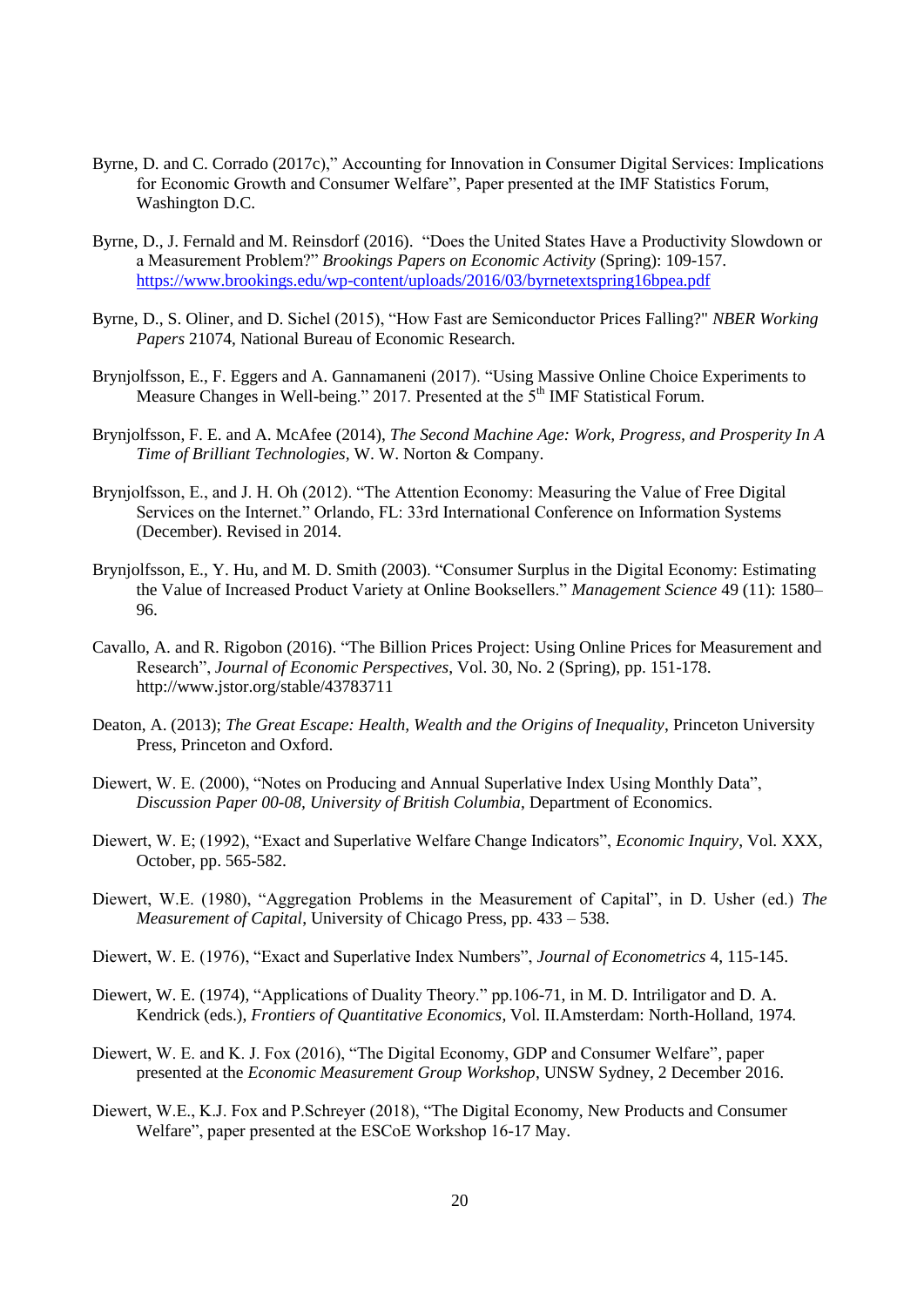- Feenstra, R. C, (1994), "New Product Varieties and the Measurement of International Prices," *American Economic Review*, March 1994, 84 (1), 157-77.
- Feldstein, M., (2017). "Underestimating the Real Growth of GDP, Personal Income, and Productivity." *Journal of Economic Perspectives*, 31(2): 145-64.
- Gordon R. J. and T. van Goethem (2005), "A Century of Housing Shelter Prices: Is there a Downward Bias in the CPI?"; *NBER Working Paper* 11776.
- Goolsbee, A. and Klenow, P.J. 2006. "Valuing Consumer Products by the Time Spent Using Them: An Application to the Internet", *American Economic Review* (96:2), pp.108-113
- Greenstein, S. (2002), "Is the Price Right? The CPI for Internet Access: A Report for the Bureau of Economic Analysis". [http://www.kellogg.northwestern.edu/faculty/greenstein/images/htm/Research/WP/Is\\_the\\_price\\_right.pdf.](http://www.kellogg.northwestern.edu/faculty/greenstein/images/htm/Research/WP/Is_the_price_right.pdf)
- Greenstein, S. and R. McDevitt. (2012). ["Measuring the Broadband Bonus in 20 OECD](http://www.hbs.edu/faculty/product/50789)  [Countries."](http://www.hbs.edu/faculty/product/50789) *OECD Digital Economy Papers*, No. 197, OECD Publishing.
- Greenstein, S. and R. McDevitt (2010) "Evidence of a Modest Price Decline in US Broadband Services." *NBER Working Papers* 16166.
- Greenstein, S. and R.C. McDevitt, (2009). "The Broadband Bonus: Accounting for Broadband Internet's Impact on U.S. GDP", *NBER Working paper series* 14758.
- Groshen, Erica L., Brian C. Moyer, Ana M. Aizcorbe, Ralph Bradley, and David M. Friedman (2017), "How Government Statistics Adjust for Potential Biases from Quality Change and New Goods in an Age of Digital Technologies: A View from the Trenches", *Journal of Economic Perspectives*, Volume 31, Number 2, Spring pp 187–210.
- Hausman, J.A. (1996), "Valuation of New Goods Under Perfect and Imperfect Competition" pp. 209- 237 in T.F Bresnahan and R.J. Gordon (eds.), *The Economics of New Goods*, Chicago: University of Chicago Press.
- Hicks, J.R. (1940), "The Valuation of the Social Income", *Economica* 7, 105–124.
- Hulten, C. (1996), *Comments* on Nordhaus, W. (1996), "Do Real-Output and Real-Wage Measures Capture Reality? The History of Lighting Suggests Not," in The Economics of New Goods, Timothy F. Bresnahan and Robert J. Gordon, eds., U. of Chicago Press,<http://www.nber.org/chapters/c6064>
- Hulten, C. and L. Nakamura. (2017) "Accounting for Growth in the Age of the Internet: The Importance of Output-Saving Technical Change", NBER Working Paper No. 23315, http://www.nber.org/papers/w23315
- International Labour Organisation, IMF, OECD, Eurostat, UN, and World Bank (2004). *Consumer Price Index Manual: Theory and Practice*. [http://www.ilo.org/wcmsp5/groups/public/---dgreports/--](http://www.ilo.org/wcmsp5/groups/public/---dgreports/---stat/documents/presentation/wcms_331153.pdf) [stat/documents/presentation/wcms\\_331153.pdf](http://www.ilo.org/wcmsp5/groups/public/---dgreports/---stat/documents/presentation/wcms_331153.pdf)
- Jorgenson, D. W. and P. Schreyer (2017), 'Measuring Individual Economic Well-Being and Social Welfare Within the Framework of the System of National Accounts', *Review of Income and Wealth* Series 63, Supplement 2, December 2017, pp. 460-77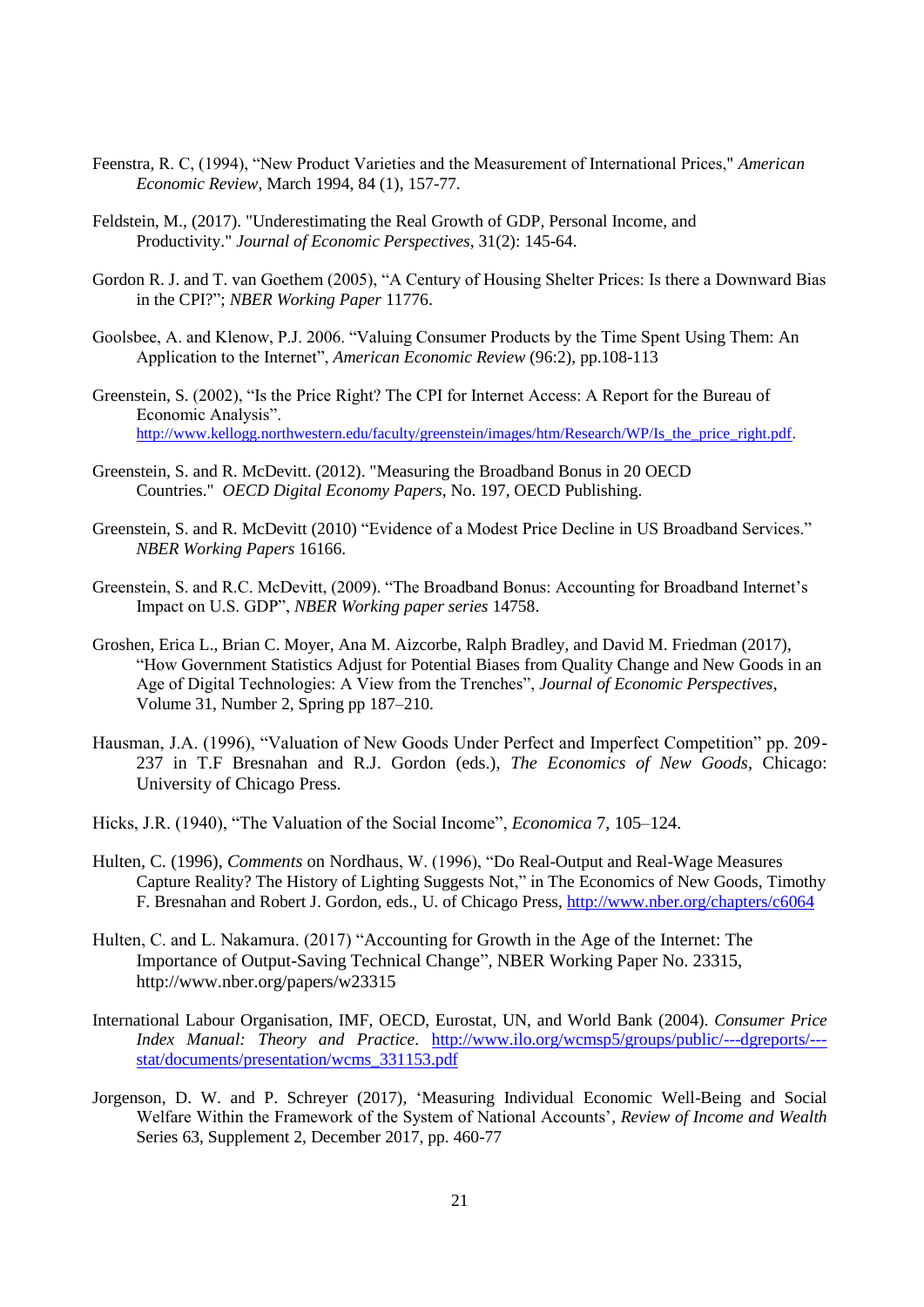Konüs, A.A. (1939), "The Problem of the True Index of the Cost of Living", *Econometrica* 7, 10–29.

- McFadden, D. (1978); 'Cost, Revenue and Profit Functions' in *Production Economics: A Dual Approach to Theory and Applications*, Vol. 1, ed. by M. Fuss and D. McFadden (Amsterdam: North-Holland), pp. 3–109.
- Molnar, G, S. J. Savage, and D. C. Sicker (2014), Measuring Broadband Internet Prices, *Journal on Teleommunications and High Techology Law*, Vol 12, Issue 1 (Spring)
- Moulton, Brent R and Karin E Moses (1997), "Addressing the Quality Change Issue in the Consumer Price Index," *Brookings Papers on Economic Activity*, 305-366.
- Nakamura, L. I. and R. H. Soloveichik (2015); "Valuing 'Free' Media Across Countries in GDP"; *[Federal](http://papers.ssrn.com/sol3/papers.cfm?abstract_id=2631621##)  [Reserve Bank of Philadelphia Working Paper](http://papers.ssrn.com/sol3/papers.cfm?abstract_id=2631621##)* No. 15-25.
- National Research Council (2002), *At What Price? Conceptualizing and Measuring Cost-of-Living and Price Indexes*, Washington D.C., National Academy Press.
- Nordhaus, W. (1996), "Do Real-Output and Real-Wage Measures Capture Reality? The History of Lighting Suggests Not," in The Economics of New Goods, Timothy F. Bresnahan and Robert J. Gordon, eds., U. of Chicago Press, http://www.nber.org/chapters/c6064

OECD (2013), *How's Life?* OECD Publishing Paris

OECD (2015), *How's Life?* OECD Publishing Paris.

- OECD (2017), *How's Life?* OECD Publishing Paris.
- Reinsdorf, M. (1993), "The Effect of Outlet Price Differentials on the U.S. Consumer Price Index." In http://www.nber.org/chapters/c7805
- Samuelson, P.A. (1974), "Complementarity-An Essay on the 40th Anniversary of the Hicks-Allen Revolution in Demand Theory." *Journal of Economic Literature*, 12(II), 1974, pp. 1255-89.
- Schreyer, P. and W. E. Diewert (2014); "Household Production, Leisure and Living Standards"; in: D.W. Jorgenson, J.S. Landefeld and P. Schreyer (eds.) *Measuring Economic Sustainability and Progress*; NBER Book Series Studies in Income and Wealth, available under <http://www.nber.org/chapters/c12826>
- Stiglitz, J., A. Sen and J-P. Fitoussi (2009); Report by the Commission on the Measurement of Economic Performance and Social Progress; online document [http://www.stiglitz-sen](http://www.stiglitz-sen-fitoussi.fr/documents/rapport_anglais.pdf)[fitoussi.fr/documents/rapport\\_anglais.pdf.](http://www.stiglitz-sen-fitoussi.fr/documents/rapport_anglais.pdf)
- Syverson, Ch. (2017) "Challenges to Mismeasurement Explanations for the US Productivity Slowdown." *Journal of Economic Perspectives*, 31(2): 165-86.
- Triplett, J. (2006), *Handbook on Hedonic Indexes and Quality Adjustments in Price Indexes, Special Application to Information Technology Products*, OECD Publishing, Paris.

Varian, H. (2006). "The Economics of Internet Search", Technical Report, Google, Inc.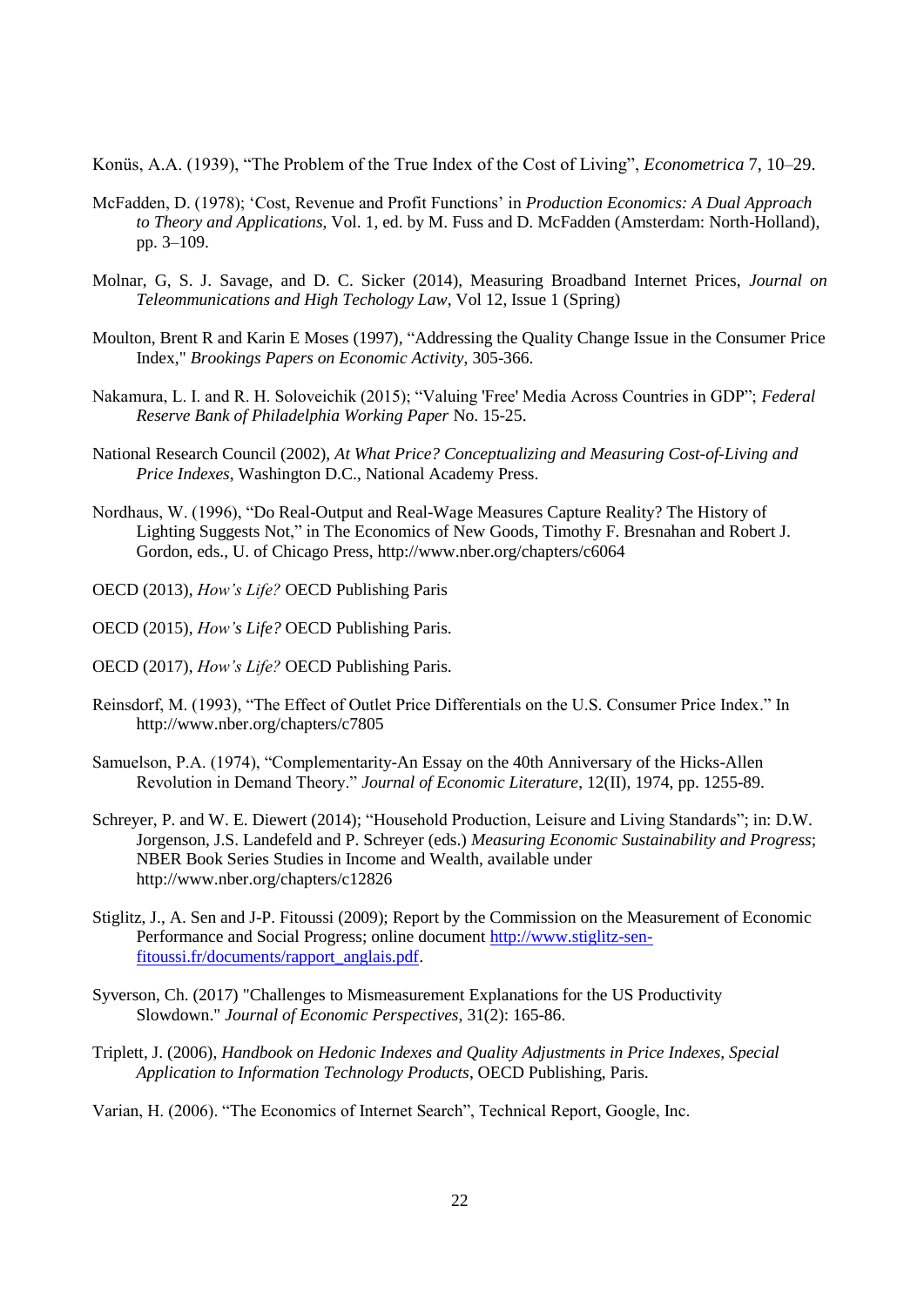- Velde, F.R. (2015), "How do we measure inflation?", *Chicago Fed Letter 347*, available at [file:///C:/Users/schreyer\\_p/Downloads/cfl347-pdf.pdf](file:///C:/Users/schreyer_p/Downloads/cfl347-pdf.pdf)
- Zwijnenburg, J., S. Bournot and F. Giovannelli (2017), "Expert Group on Disparities in a National Accounts Framework: Results from the 2015 Exercise", OECD Statistics Working Papers, 2016/10, OECD Publishing, Paris.<http://dx.doi.org/10.1787/2daa921e-en>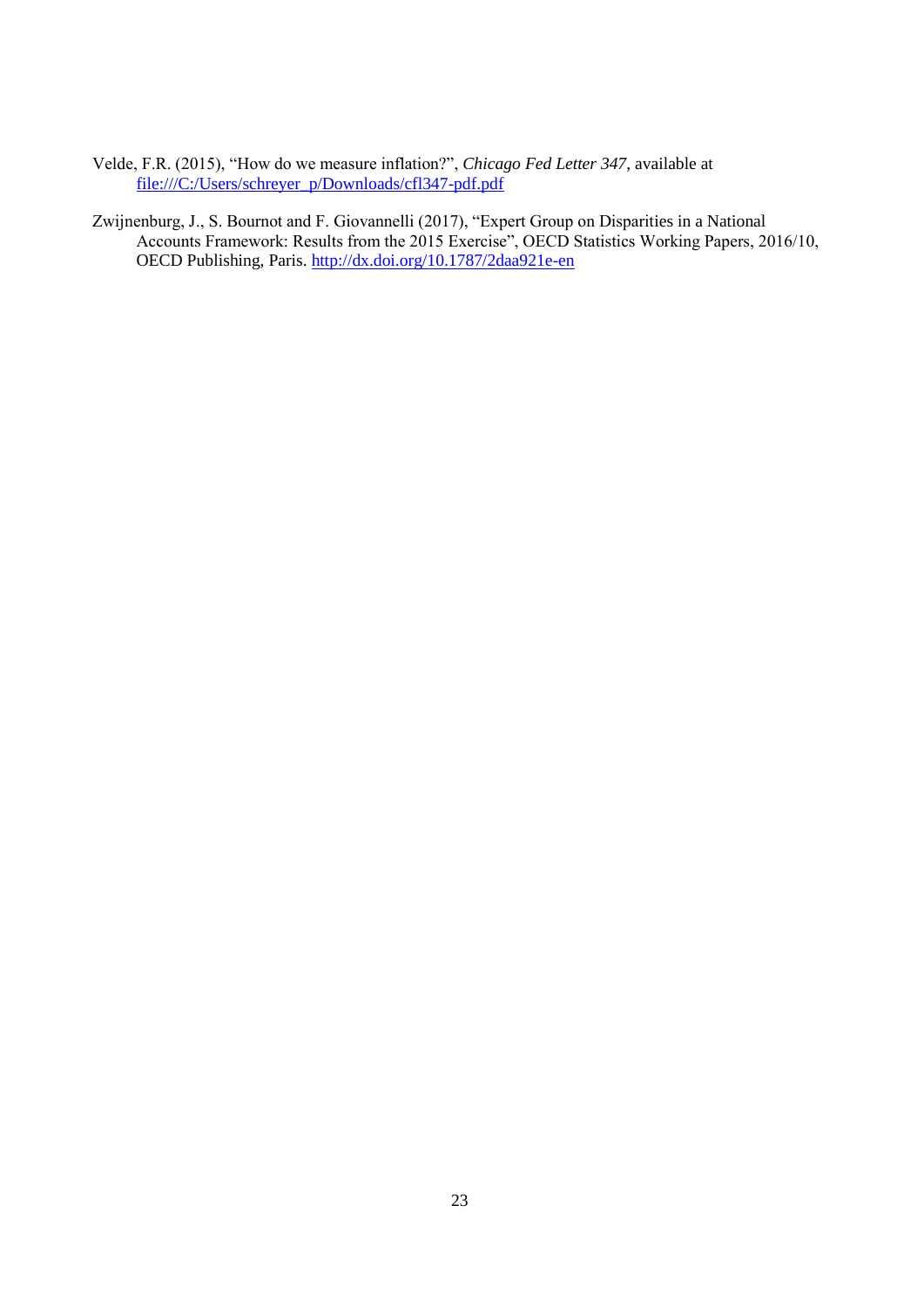# ANNEX A. WEIGHTS IN HOUSEHOLD CONSUMPTION BASKET OF PRODUCT CATEGORIES POTENTIALLY AFFECTED BY MEASUREMENT **ERRORS IN DEFLATORS**

# **Table A-1. Weights in Household Consumption of Products with Potentially Overlooked Quality Improvements** Unweighted averages across 34 OECD countries

| <b>Product Category</b>                            | <b>Potential Source of Measurement Error</b>             | 2005 Weight<br>(per mil) | 2015 Weight<br>(per mil) |
|----------------------------------------------------|----------------------------------------------------------|--------------------------|--------------------------|
| Telecommunication equipment                        | Overlooked quality change                                | 2.1                      | 4.1                      |
|                                                    | Overlooked quality change and replacement by digital     |                          |                          |
| Telecommunication services                         | alternatives                                             | 27.1                     | 23.8                     |
| Information processing equipment and software      | Overlooked quality change                                | 4.5                      | 4.9                      |
| Photographic/cinematographic equipment             | Overlooked quality change and replacement by the         | 1.3                      | 0.9                      |
|                                                    | smartphone                                               |                          |                          |
| Major and small HH appliances                      | Possibly/partially affected by overlooked quality change | 11.2                     | 9.5                      |
| Equipment for the reception and recording of sound | Possibly/partially affected by overlooked quality change |                          |                          |
| and vision                                         | and replacement by online services                       | 7.0                      | 5.3                      |
| Motor vehicles and parts                           | Possibly/partially affected by overlooked quality change | 50.8                     | 42.6                     |
| Games, toys and hobbies                            | Possibly/partially affected by overlooked quality change | 4.8                      | 4.2                      |
| <b>Total</b>                                       |                                                          | 108.8                    | 95.3                     |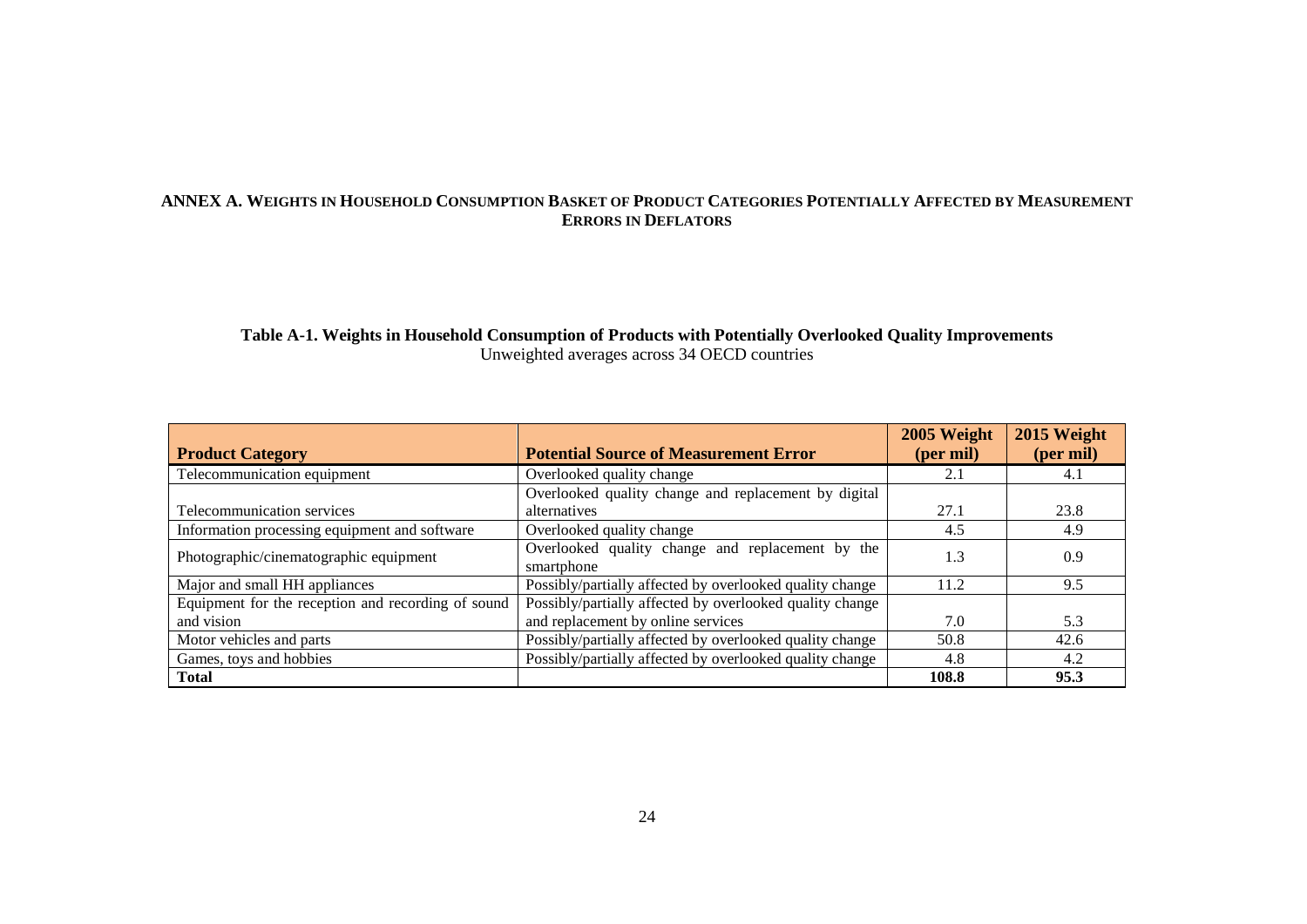#### **Table A-2. Weights in Household Final Consumption of Products subject to Replacement by Digital Alternatives<sup>1</sup>** Unweighted averages across 34 OECD countries

|                                                              |                                                          | 2005 Weight | 2015 Weight |
|--------------------------------------------------------------|----------------------------------------------------------|-------------|-------------|
| <b>Product Category</b>                                      | <b>Digital Alternative providing Replacement</b>         | (per mil)   | (per mil)   |
| Passenger transport, taxi or hired car with driver           | Platform-enabled ridesharing                             | 3.1         | 3.0         |
| Pre-recorded recording media                                 | Digital media, downloads and streaming                   | 2.2         | 1.2         |
| Unrecorded recording media                                   | Digital downloads and streaming                          | 1.1         | 0.4         |
| Newspapers and periodicals                                   | Online media                                             | 6.8         | 4.5         |
| Category containing film developing and printing             | Digital cameras and storage media                        | 10.4        | 0.7         |
| Books <sup>2</sup>                                           | e-books and used books bought online                     | 4.7         | 3.3         |
| Passenger transport by $air2$                                | Internet enables households to be their own travel agent | 6.8         | 8.9         |
| Package holidays <sup>2</sup>                                | Digital replacement for travel agents                    | 8.1         | 9.3         |
| Accommodation services <sup>2</sup>                          | Sharing economy replacement for hotels                   | 14.1        | 15.6        |
| Services for maintenance and repair of dwelling <sup>2</sup> | YouTube enables do-it-yourself repairs                   | 4.6         | 4.1         |
|                                                              | Online billing paying (and quality improvement from      |             |             |
| Postal services <sup>2</sup>                                 | online tracking of packages)                             | 1.1         | 0.9         |
| Jewellery, clocks and watches <sup>2</sup>                   | Smartphone replaces watches and clocks                   | 4.3         | 3.9         |
| FISIM <sup>2</sup>                                           | Better rates of online banks and peer-to-peer lenders    | 14.2        | 14.6        |
| <b>Total</b>                                                 |                                                          | 81.5        | 70.4        |

1. The adjustment for quality change in communication services and photographic instruments and equipment for reception and recording of sound and vision is assumed to include effect of digital replacements, so they are omitted here.

2. Replacement by digital alternative limited in scope.